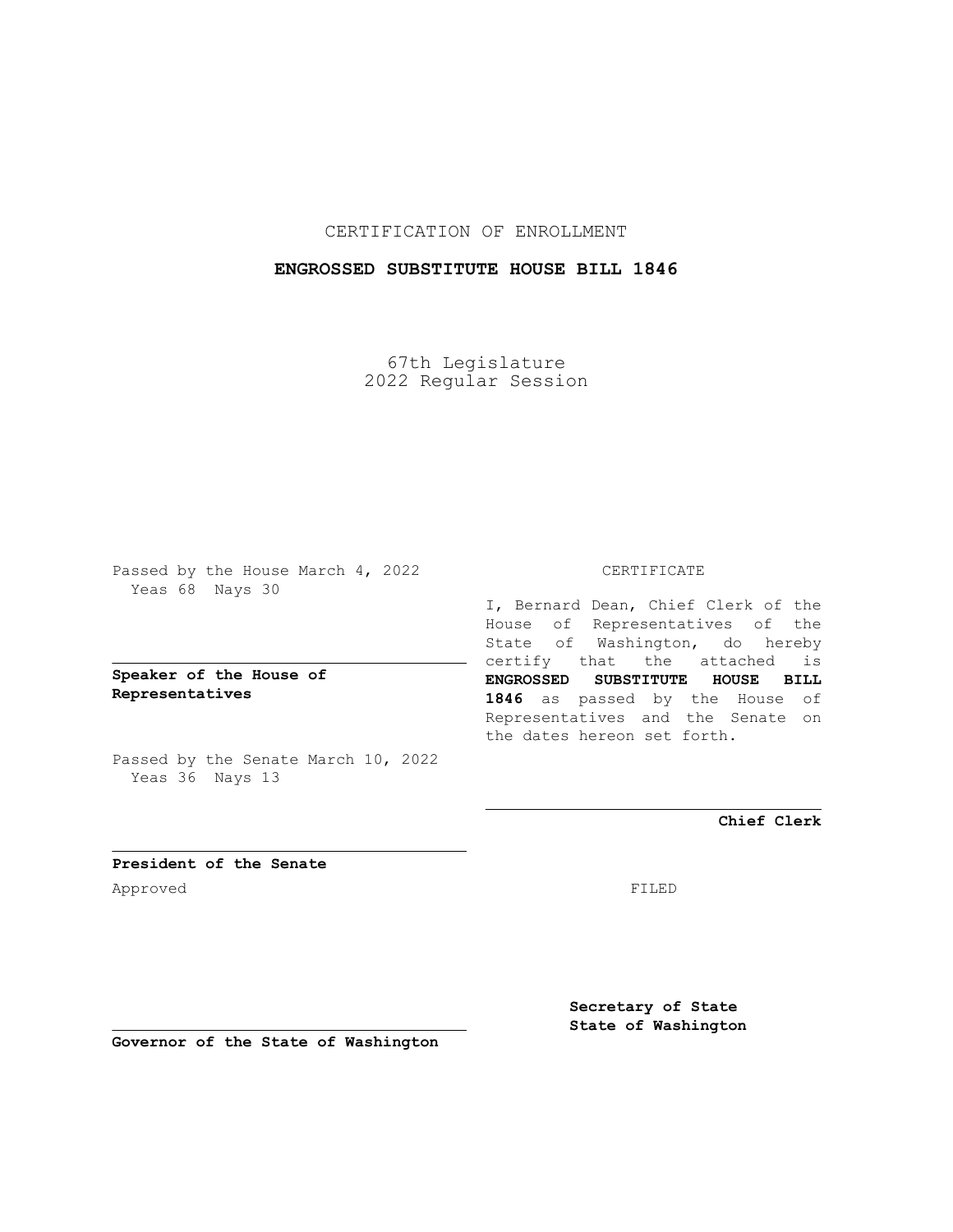## **ENGROSSED SUBSTITUTE HOUSE BILL 1846**

Passed Legislature - 2022 Regular Session

**State of Washington 67th Legislature 2022 Regular Session**

**By** House Finance (originally sponsored by Representatives Berg and Ramel)

READ FIRST TIME 02/21/22.

 AN ACT Relating to providing a tax preference for rural and nonrural data centers; amending RCW 82.08.986 and 82.12.986; adding new sections to chapter 82.08 RCW; adding a new section to chapter 4 82.12 RCW; creating new sections; and providing expiration dates.

BE IT ENACTED BY THE LEGISLATURE OF THE STATE OF WASHINGTON:

 NEW SECTION. **Sec. 1.** (1) The legislature finds that data centers are a cornerstone for strong internet infrastructure that is critical to the continuing prosperity of Washington's vibrant digital economy.

 (2) The legislature further finds that the data center industry is experiencing explosive growth across the nation and the competition among states for data center investments has increased dramatically. A department of commerce study, *2018 State of the Data Center Industry, An Analysis of Washington's Competitiveness*, found that data center growth in rural Washington is at the lower end of the growth rate experienced by other major competitive markets.

 (3) The legislature recognizes that rural county data center investments are necessary but insufficient for the state's total economy and competitiveness. Washington is the only state that restricts incentives geographically. As a result, data centers serving urban counties requiring higher performance and that offer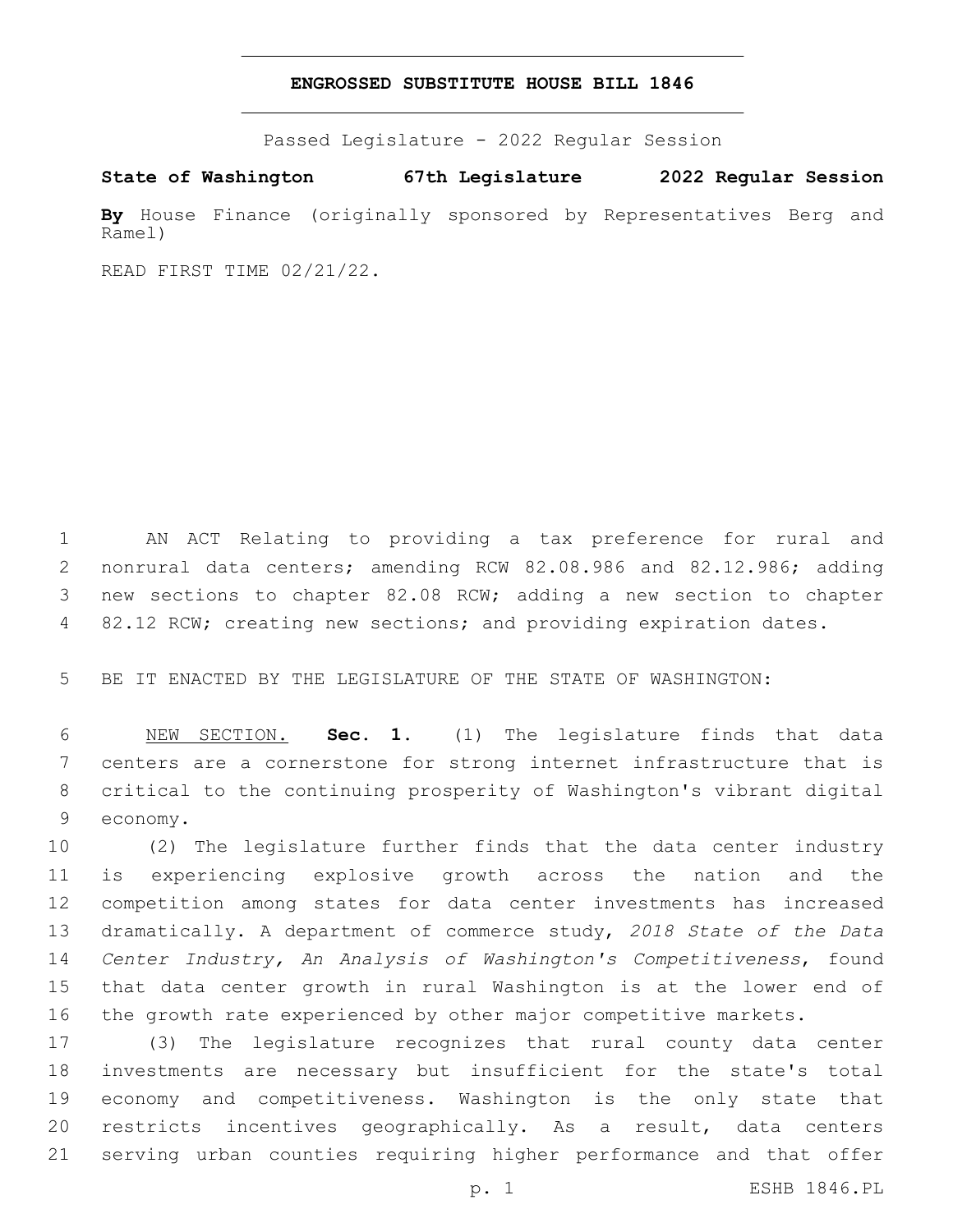colocation services for multiple tenants that foster technology ecosystems are lost to other states, particularly neighboring Oregon.

 (4) The legislature further finds that data centers are one of the most energy-intensive building types, consuming 10 to 50 times the energy per floor space of a typical commercial office building. In addition, the legislature finds that it is imperative that the economic expansion of data centers not result in negative environmental impacts to the communities in which the data centers are located. To this end, the legislature encourages data centers to be good environmental stewards for their community through adopting practices to mitigate negative environmental impacts of data centers, 12 such as the use of energy derived from renewable resources, redirecting waste heat for alternative uses, or other industrial 14 symbiosis practices.

 (5) The legislature therefore intends to encourage additional investments in data technology facilities through expanding and extending the current sales and use tax exemption for rural county data centers and establishing a sales and use tax exemption pilot program for data centers in counties with populations over 800,000, which will in turn incentivize local economic development, increased local tax revenues, and construction and trade jobs across Washington through the development of additional data center facilities.

 NEW SECTION. **Sec. 2.** (1) This section is the tax preference performance statement for the tax preferences contained in sections 3, 4, 5, and 6, chapter . . ., Laws of 2022 (sections 3, 4, 5, and 6 of this act). This performance statement is only intended to be used for subsequent evaluation of the tax preferences. It is not intended to create a private right of action by any party or be used to determine eligibility for preferential tax treatment.

 (2) The legislature categorizes these sales and use tax exemptions on eligible server equipment and eligible power infrastructure equipment at eligible computer data centers as ones intended to: Induce certain designated behavior by taxpayers as 34 indicated in RCW 82.32.808(2)(a); improve industry competitiveness as indicated in RCW 82.32.808(2)(b); create or retain jobs as indicated in RCW 82.32.808(2)(c); and reduce structural inefficiencies in the tax structure as indicated in RCW 82.32.808(2)(d).

(3) It is the legislature's specific public policy objective to: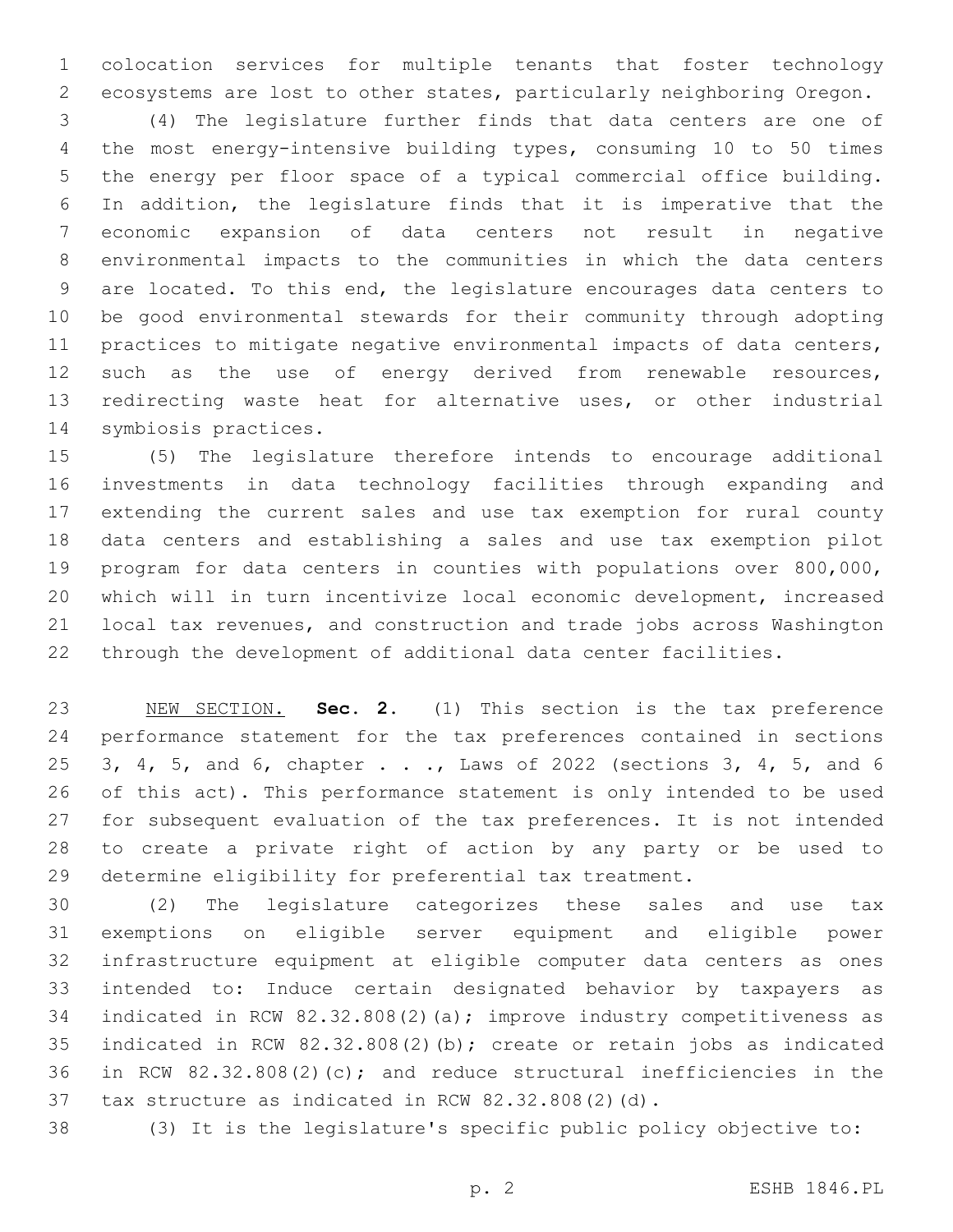(a) Maintain and grow the existing data center sector in Washington state, and encourage development of new data center facilities and refurbishment of existing data centers, thereby increasing the competitiveness of Washington's tax structure, which will increase or maintain construction and trade job growth in rural areas, and increase local tax revenue streams.6

 (b) Improve industry competitiveness and to increase, create, or retain jobs in computer data centers in counties with a population over 800,000, as determined by the April 1, 2021, office of financial management population estimates, thereby increasing family wage jobs. It is the legislature's intent to establish a pilot program that would provide a sales and use tax exemption on eligible server equipment and power infrastructure installed in eligible computer data centers, charges made for labor and services rendered in respect to installing eligible server equipment, and for construction, installation, repair, alteration, or improvement of eligible power infrastructures in order to increase investment in data center construction, leasing, and other investment throughout rural counties and counties with a population over 800,000, as determined by the April 1, 2021, office of financial management population estimates, thereby growing employment in the technology industry while adding real and personal property to state and local property tax rolls, 23 thereby increasing the county tax base.

 (4) The legislature intends to extend the expiration date of the tax preference. The joint legislative audit and review committee shall conduct a review and determine if the tax preference is (a) generating capital investment in new computer data centers, 28 refurbished data centers, or existing data centers (e.g., replacement server equipment), (b) generating state and local tax collections from data center investment and operations, and (c) generating or maintaining construction and trade jobs in the state. The review must 32 factor in changing economic conditions.

 (5) In order to obtain the data necessary to perform the review in subsection (4) of this section, the joint legislative audit and review committee may refer to any available data source, including data available from the department of revenue regarding rural county property tax assessments and employment data from the employment 38 security department.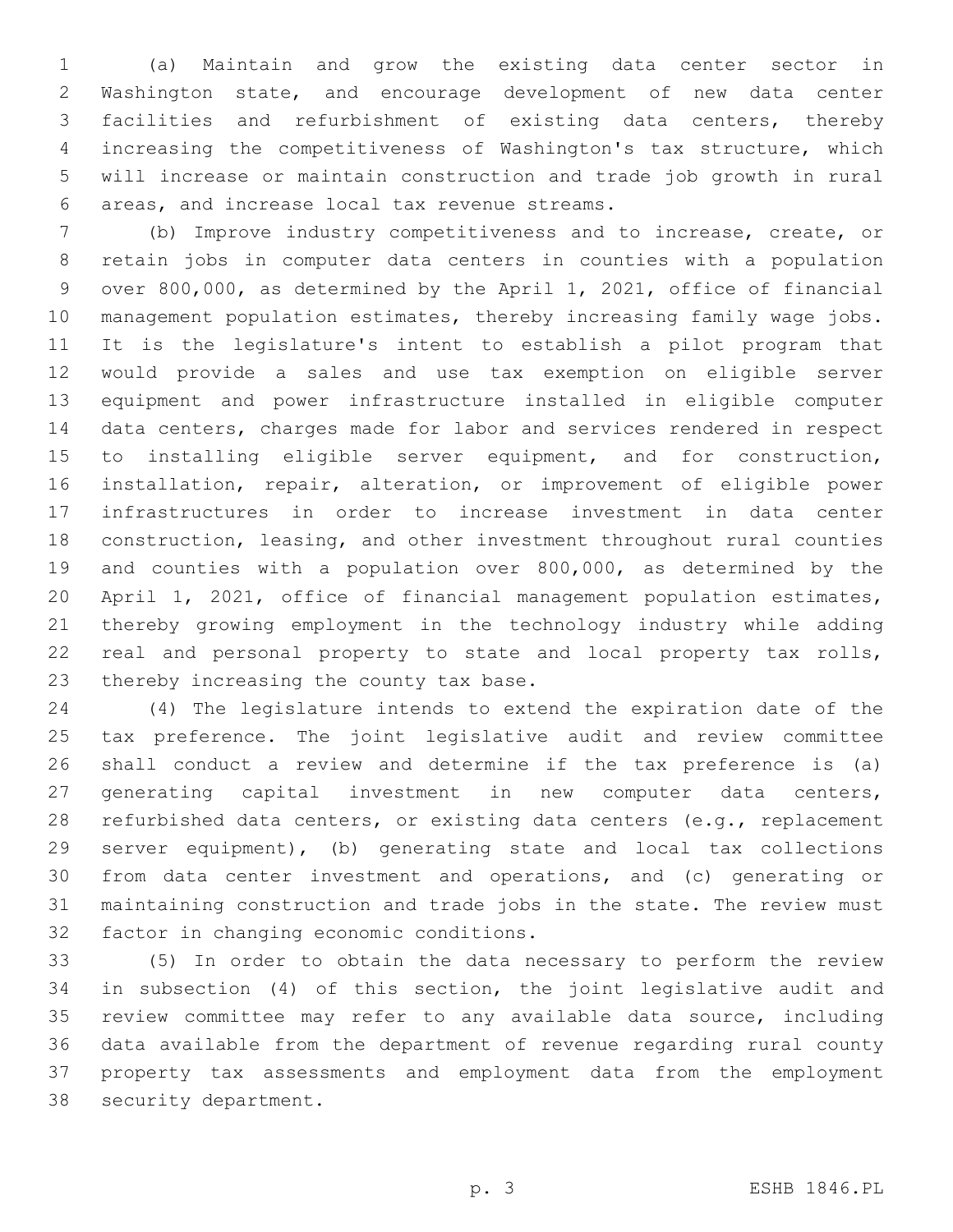**Sec. 3.** RCW 82.08.986 and 2017 c 135 s 26 are each amended to 2 read as follows:

 (1)(a) An exemption from the tax imposed by RCW 82.08.020 is provided for sales to qualifying businesses and to qualifying tenants of eligible server equipment to be installed, without intervening use, in an eligible computer data center to which a valid exemption certificate applies, and to charges made for labor and services 8 rendered in respect to installing eligible server equipment. ((Until 9 January 1, 2026, the))

10 (b) This exemption also applies to sales to qualifying businesses and to qualifying tenants of eligible power infrastructure, including labor and services rendered in respect to constructing, installing, 13 repairing, altering, or improving eligible power infrastructure at an eligible computer data center for which an exemption certificate has been issued.

16 (c) No new exemption certificates may be issued on or after July 1, 2036.

18 (d) The exemptions provided in this section expire July 1, 2048.

 (e) Each calendar year, the department may issue no more than six 20 certificates for data centers which qualify through refurbishment. Certificates are available for refurbished data centers on a first-22 in-time basis based on the date the application required under this 23 section is received by the department. Each qualifying business may 24 apply for only one certificate for a refurbished data center each 25 calendar year.

 (2)(a) In order to ((claim the exemption)) obtain an exemption certificate under this section, a qualifying business or a qualifying tenant must submit an application to the department for an exemption certificate. The application must include the information necessary, as required by the department, to determine that a business or tenant qualifies for the exemption under this section. The department must issue exemption certificates to qualifying businesses and qualifying tenants. The department may assign a unique identification number to each exemption certificate issued under this section.

 (b) A qualifying business or a qualifying tenant claiming the exemption under this section must present the seller with an exemption certificate in a form and manner prescribed by the department. The seller must retain a copy of the certificate for the 39 seller's files.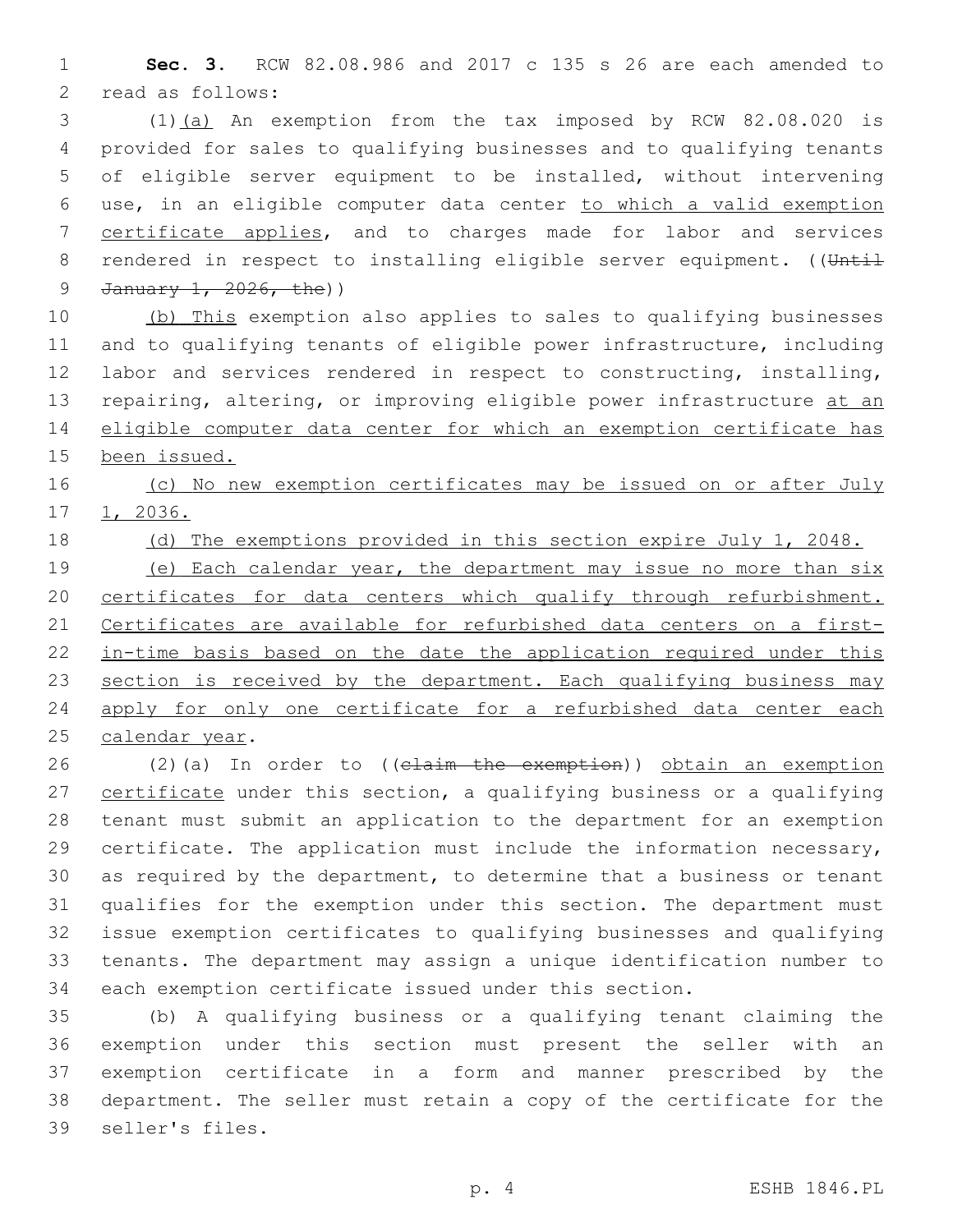(c) With respect to computer data centers for which the commencement of construction occurs after July 1, 2015, but before July 1, 2019, the exemption provided in this section is limited to no more than eight computer data centers, with total eligible data centers provided under this section limited to twelve from July 1, 6 2015, through  $((\text{July } 1, 2025))$  the effective date of this section. Tenants of qualified data centers do not constitute additional data centers under the limit. The exemption is available on a first-in- time basis based on the date the application required under this 10 section is received by the department.

11 (d) The exemption certificate is effective on the date the 12 application is received by the department, which is deemed to be the 13 date of issuance. Only purchases on or after the date of issuance qualify for the exemption under this section. No tax refunds are authorized for purchases made before the effective date of the exemption certificate.

 (e) Exemption certificates expire two years after the date of 18 issuance, unless construction has been commenced.

 $(3)(a)(i)$  Within six years of the date that the department issued an exemption certificate under this section to a qualifying business or a qualifying tenant with respect to an eligible computer data center, the qualifying business or qualifying tenant must establish 23 that net employment ((at the)) assigned to an eligible computer data 24 center has increased by a minimum of:

25  $((\overline{4}))(\overline{A})$  Thirty-five family wage employment positions; or, if lower

 (( $(i+i)$ )) (B) Three family wage employment positions for each twenty thousand square feet of space or less that is newly dedicated to housing working servers at the eligible computer data center. For qualifying tenants, the number of family wage employment positions 31 that must be increased under this subsection (3)(a)( $(\frac{1+i}{1+i})$ ) (i)(B) is based only on the space occupied by the qualifying tenant in the 33 eligible computer data center.

 (ii) After the minimum number of family wage employment positions as required under (a)(i) of this subsection (3) is established, a qualifying business or a qualifying tenant must maintain the minimum family wage employment positions required under (a)(i) of this subsection (3) while the exemption certificate is valid.

 (b) In calculating the net increase in family wage employment positions:40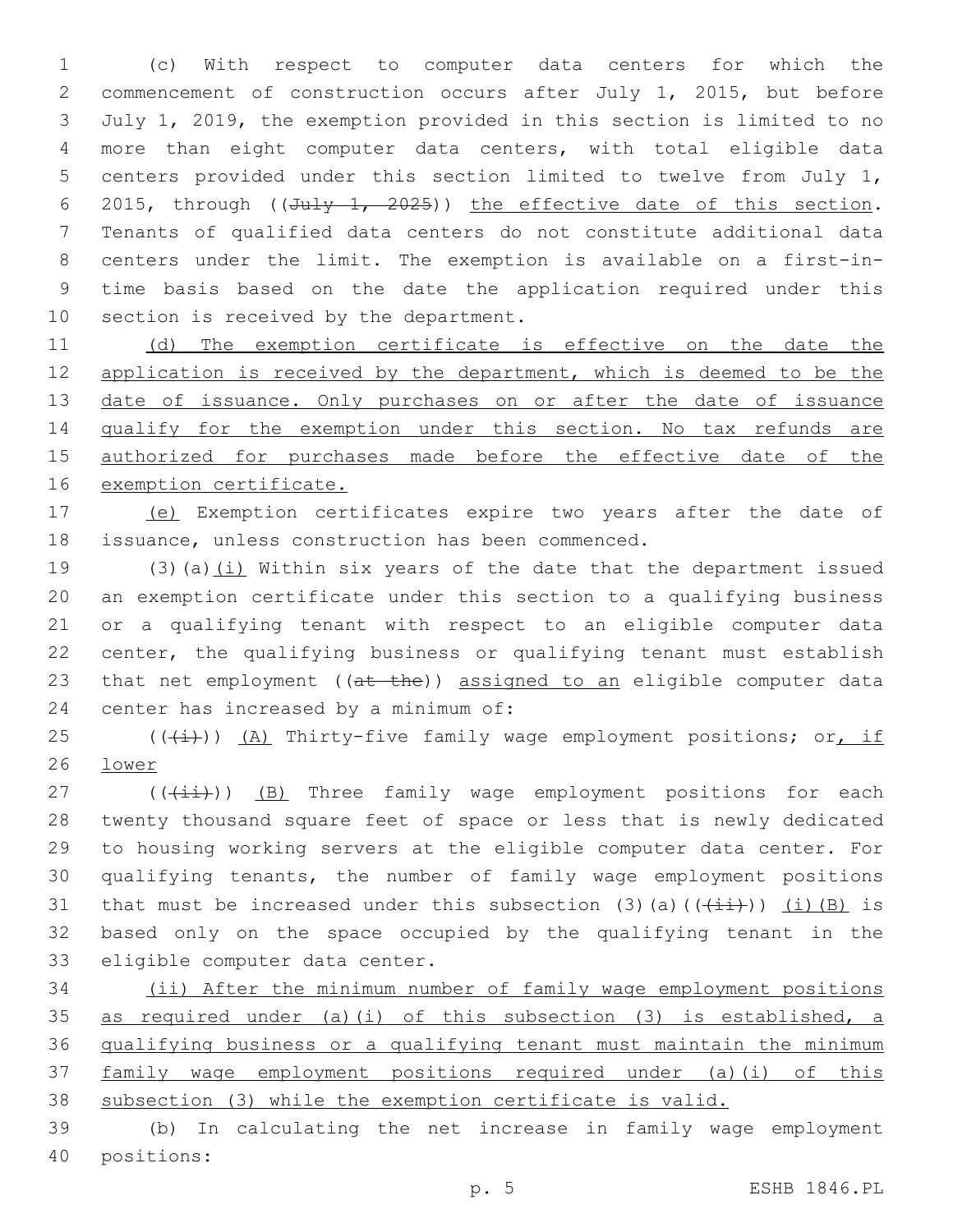(i) The owner of an eligible computer data center, in addition to its own net increase in family wage employment positions, may include:3

 (A) The net increase, since the date of issuance of the qualifying business's exemption certificate, in family wage employment positions employed by qualifying tenants; and

 (B) The net increase in family wage employment positions 8 described in (c)(ii)(B) of this subsection  $(3)$ .

 (ii)(A) Qualifying tenants, in addition to their own net increase 10 in family wage employment positions, may include:

 (I) A portion of the net increase in family wage employment 12 positions employed by the owner; and

 (II) A portion of the net increase in family wage employment positions described in (c)(ii)(B) of this subsection (3).

 (B) The portion of the net increase in family wage employment positions to be counted under this subsection (3)(b)(ii) by each 17 qualifying tenant ((must be in proportion to the amount of space in 18 the eligible computer data center occupied by the qualifying tenant compared to the total amount of space in the eligible computer data center occupied by all qualifying tenants)) is equal to the net increase in family wage employment positions assigned to an eligible computer data center as described in (b)(ii)(A)(I) and (II) of this 23 subsection (3), multiplied by the percentage of total space within 24 the eligible computer data center occupied by the qualifying tenant. Any combination of qualifying business and qualifying tenant family 26 wage employment positions may meet this requirement.

27 (C)(I) In the instance of an existing data center facility that 28 was ineligible, regardless of the date of commencement of construction, that later obtains an exemption certificate under this 30 section, the data center may count the existing employment positions that are dedicated to the data center toward the family wage employment position requirements if the employment positions meet the requirements of a family wage employment position as described in (c)(i)(B) and (C) of this subsection  $(3)$ .

 (II) In the instance of the refurbishment of an existing data center that previously qualified under the data center program, the data center may count the existing employment positions dedicated to the data center toward the family wage employment position requirements if the employment positions meet the requirements of a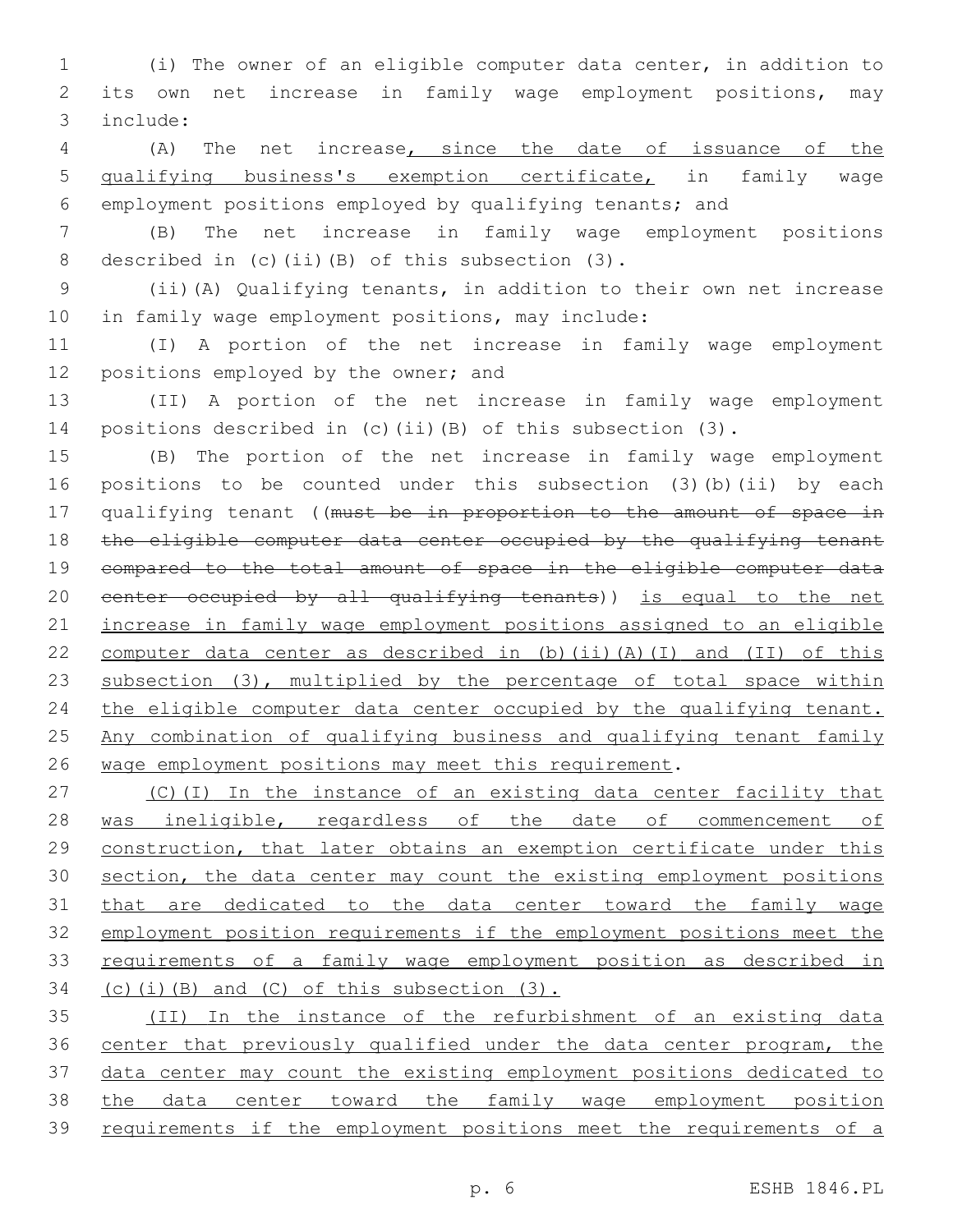family wage employment position as described in (c)(i)(B) and (C) of

2 this subsection (3).

3 (c)(i) For purposes of this subsection( $(\tau)$ ):

 (A) For exemption certificates issued before the effective date 5 of this section, family wage employment positions are new permanent employment positions requiring forty hours of weekly work, or their equivalent, on a full-time basis ((at the)) assigned to an eligible computer data center and receiving a wage equivalent to or greater than one hundred fifty percent of the per capita personal income of 10 the county in which the qualified project is located as published by 11 the employment security department. The per capita personal income to 12 be used to determine qualification for any year is the amount that 13 was established for the immediate prior year.

 (B) For exemption certificates issued on or after the effective 15 date of this section, family wage employment positions are new permanent employment positions requiring 40 hours of weekly work, or their equivalent, on a full-time basis assigned to an eligible computer data center and receiving a wage equivalent to or greater than 125 percent of the per capita personal income of the county in which the qualified project is located as published by the employment 21 security department. The per capita personal income to be used to 22 determine qualification for any year is the amount that was 23 established for the immediate prior year.

 (C) An employment position may not be counted as a family wage employment position unless the employment position is entitled to health insurance coverage provided by the employer of the employment 27 position. ((For purposes of this subsection (3)(c), "new))

 (D) "New permanent employment position" means an employment position that did not exist or that had not previously been filled as of the date that the department issued an exemption certificate to 31 the ((owner)) qualifying business or qualifying tenant of an eligible 32 computer data center, as the case may be.

 (ii)(A) Family wage employment positions include positions filled 34 by employees of the ((owner of the eligible computer data center)) qualifying business and by employees of qualifying tenants.

 (B) Family wage employment positions also include individuals performing work at an eligible computer data center as an independent contractor hired by the owner of the eligible computer data center or as an employee of an independent contractor hired by the owner of the eligible computer data center, if the work is necessary for the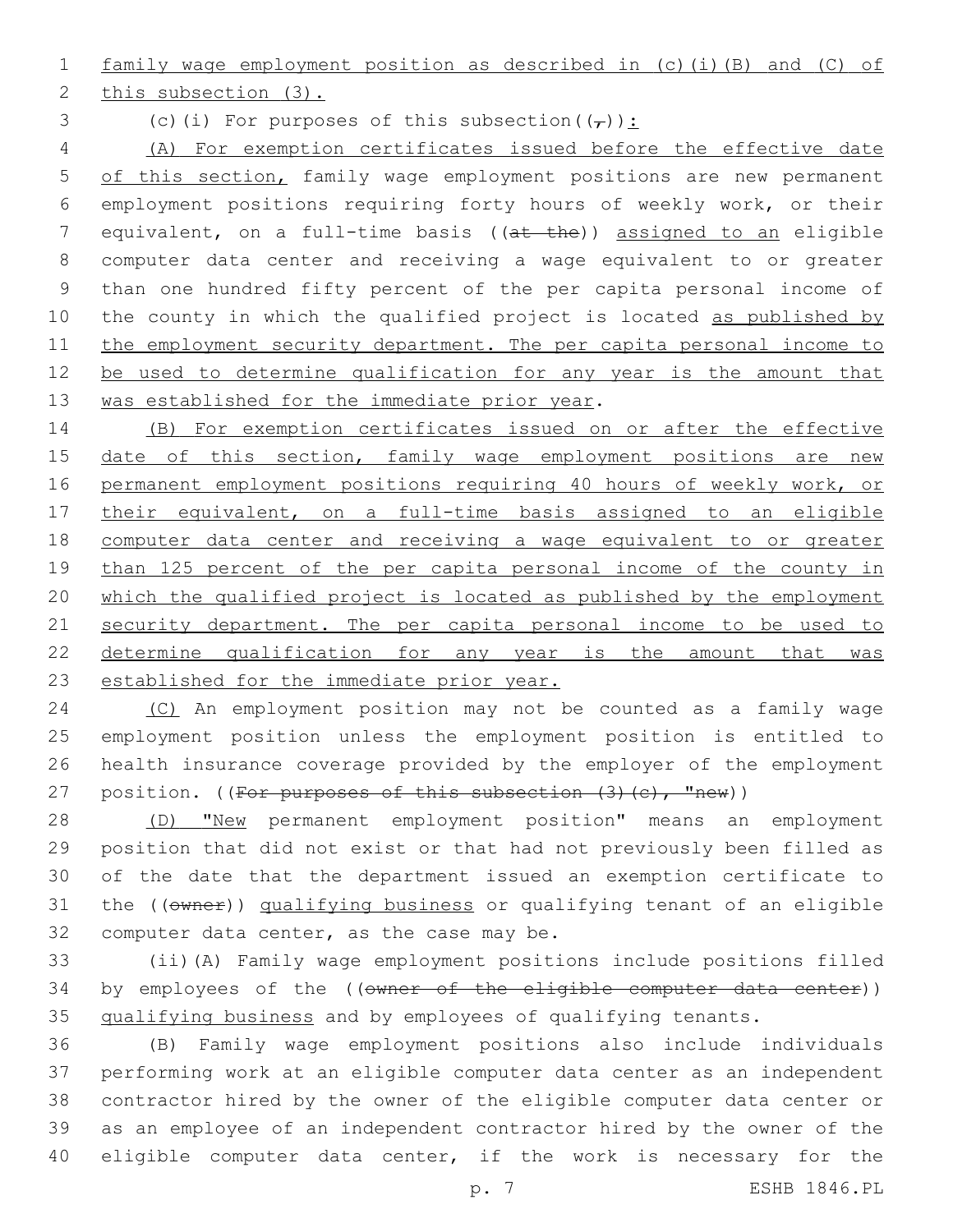operation of the computer data center, such as security and building maintenance, and provided that all of the applicable requirements in  $(c)(i)$  of this subsection  $(3)$  are met.

 (d) ((All)) (i) For a qualifying business or qualifying tenant 5 that does not meet the requirements of this subsection (3), previously exempted sales and use taxes are immediately due and payable ((for a qualifying business or qualifying tenant that does 8 not meet the requirements of this subsection)) and any exemption certificate issued to that qualifying business or qualifying tenant 10 under this section is canceled, except as described in (d)(iii) of this subsection (3).

 (ii) The department of labor and industries must, at the request 13 of the department, assist in determining whether the requirements of 14 this subsection (3) have been met.

 (iii) If the department, with the assistance of the department of 16 labor and industries, finds that a failure to meet the requirements 17 of this subsection (3) is due to circumstances beyond the control of the qualifying business or qualifying tenant including, but not 19 limited to, a declaration of an economic recession, pandemic, or natural disaster affecting data center operations, the department may provide exceptions or extensions to the requirements of this subsection (3).

23 (iv) Any repayment of taxes triggered by the failure of a qualifying business or qualifying tenant to meet the requirements of this subsection (3) must be calculated in proportion to the duration 26 of time for which any applicable requirement was not met.

 (v) If the department is notified that a qualifying business or qualifying tenant fails to meet the requirements of this subsection (3), the department may require a qualifying business or qualifying tenant to submit records necessary to determine whether the 31 requirements have been met.

 (4) For exemption certificates issued on or after the effective date of this section:

 (a) Within three years after being placed in service, the qualifying business operating a newly constructed data center must certify to the department that it has attained certification under 37 one or more of the following sustainable design or green building standards:

- (i) BREEAM for new construction or BREEAM in-use;
- (ii) Energy star;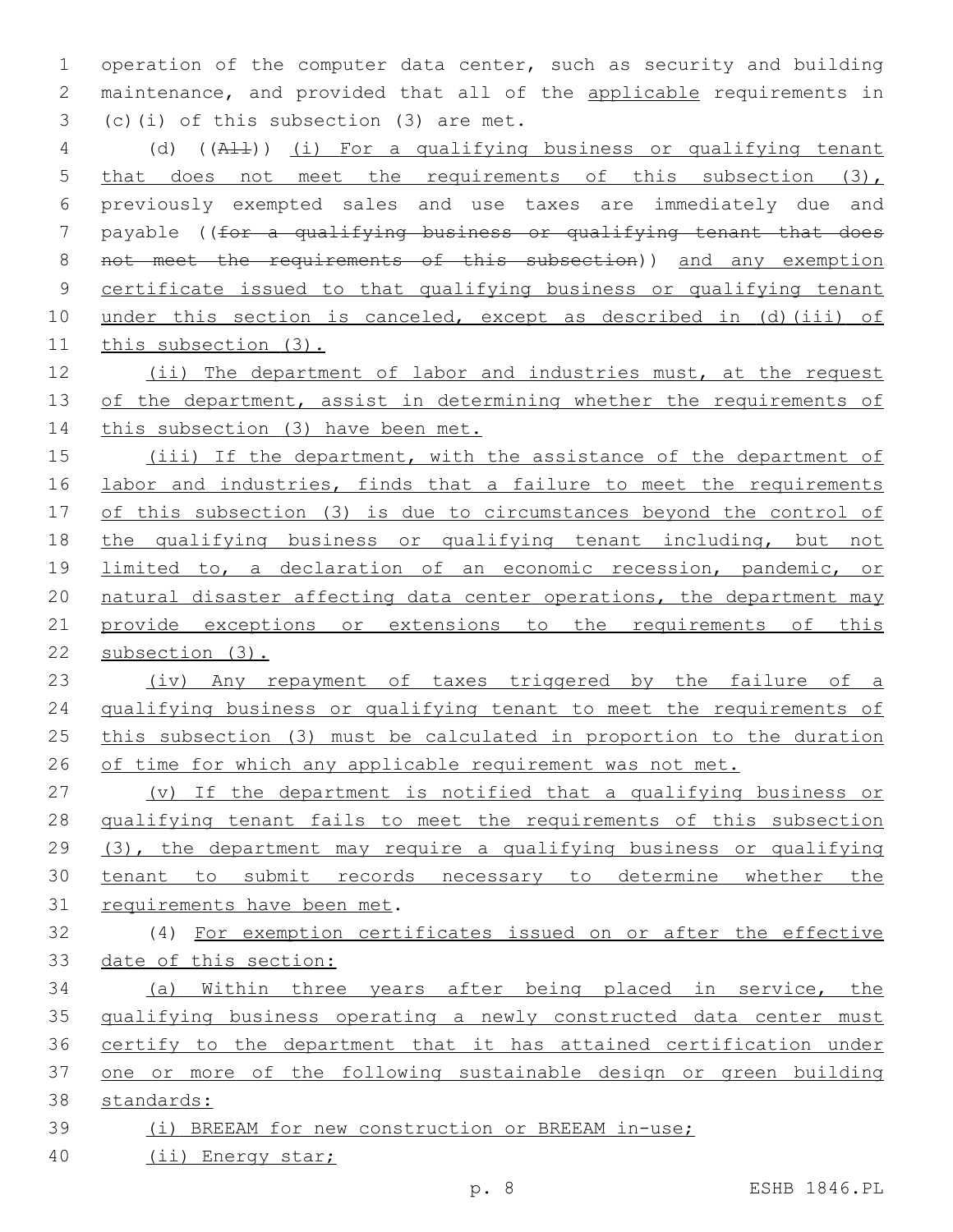| 1           | (iii) Envision;                                                       |
|-------------|-----------------------------------------------------------------------|
| 2           | (iv) ISO 50001-energy management;                                     |
| 3           | LEED for building design and construction<br>LEED<br>for<br>(v)<br>or |
| 4           | operations and maintenance;                                           |
| 5           | (vi)<br>Green globes for new construction or<br>green globes<br>for   |
| 6           | existing buildings;                                                   |
| 7           | (vii) UL 3223; or                                                     |
| 8           | (viii) Other reasonable standards approved by the department.         |
| $\mathsf 9$ | The department may require qualifying businesses<br>(b)<br>and        |
| 10          | qualifying tenants to submit records necessary to verify the          |
| 11          | requirements under (a) of this subsection have been met.              |
| 12          | (c)(i) For a qualifying business or qualifying tenant that does       |
| 13          | meet the requirements of (a)<br>of this subsection (4), all<br>not    |
| 14          | previously exempted sales and use taxes may be immediately due and    |
| 15          | payable, any exemption certificate issued to that qualifying business |
| 16          | or qualifying tenant under this section is canceled,<br>and<br>an     |
| 17          | additional 10 percent penalty is assessed, except as described in     |
| 18          | $(c)$ (ii) of this subsection $(4)$ .                                 |
| 19          | (i)<br>If the department finds that a failure to<br>meet the          |
| 20          | requirements of this subsection (4) is due to circumstances beyond    |
| 21          | the control of the qualifying business or qualifying tenant           |
| 22          | including, but not limited to, a declaration of<br>an economic        |
| 23          | recession, pandemic, or natural disaster affecting data center        |
| 24          | operations, the department may, at its discretion, provide exceptions |
| 25          | or extensions to the requirements of this subsection $(4)$ .<br>The   |
| 26          | department may, at its discretion, coordinate with agencies with      |
| 27          | relevant expertise to assist in determining whether the requirements  |
| 28          | have been met.                                                        |
| 29          | (5) A qualifying business or a qualifying tenant claiming the         |
| 30          | exemption under this section is encouraged to take direct steps to    |
| 31          | adopt practices to mitigate negative environmental impacts resulting  |
| 32          | from expanded use of data centers, including through:                 |
| 33          | (a) Coordinating with the industrial waste coordination program       |
| 34          | established under RCW 43.31.625 to identify and provide technical     |
| 35          | assistance in implementing industrial symbiosis projects;             |
| 36          | (b) To the extent possible, procuring or contracting for power        |
| 37          | from renewable sources;                                               |
| 38          | (c) Adopting practices to improve the energy efficiency of            |
| 39          | existing data centers, including through upgrading and consolidating  |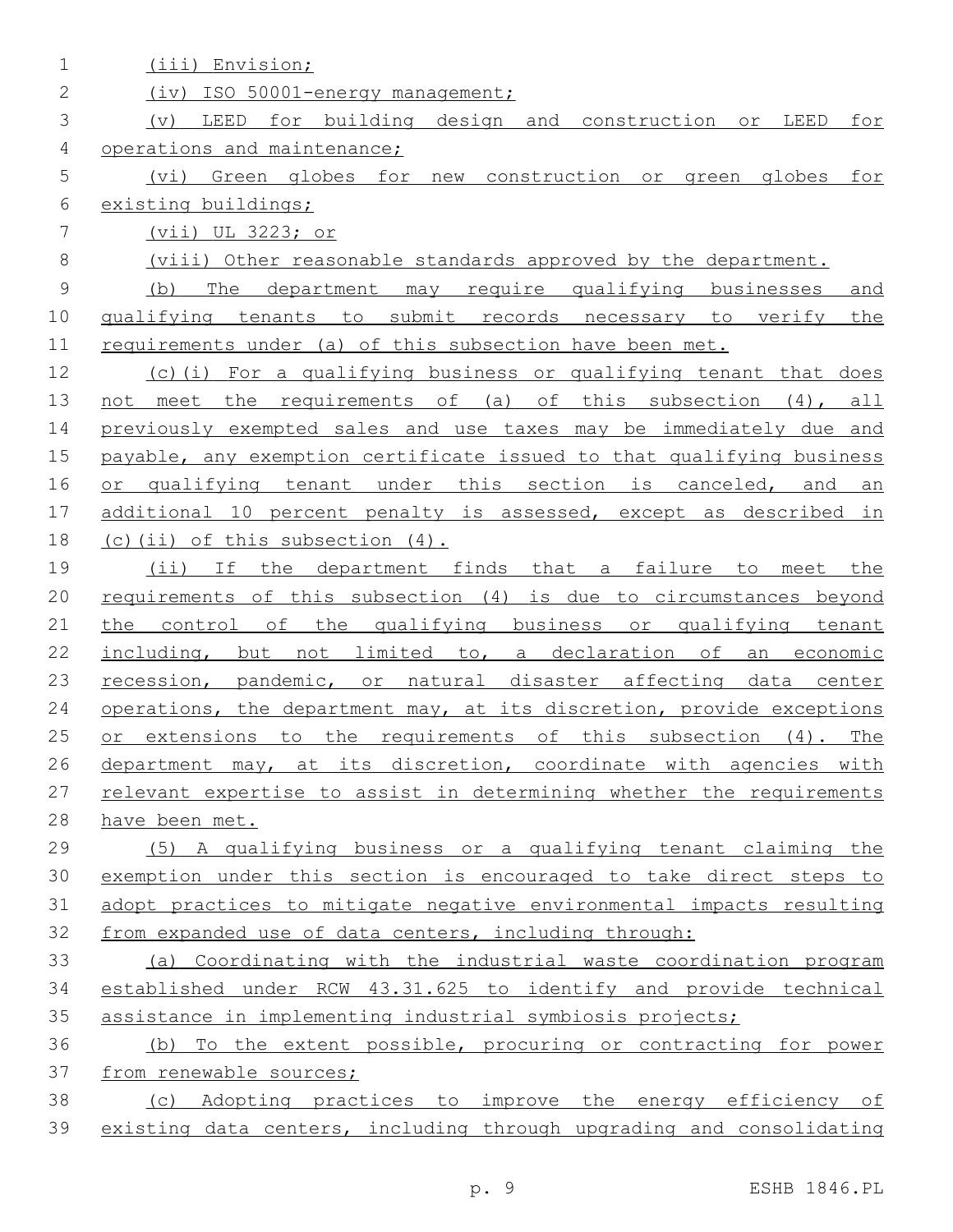1 technology, managing data center airflow, and adjusting and improving 2 heating, ventilation, and air conditioning systems; and

3 (d) Taking actions to conserve, reuse, and replace water. This 4 includes using water efficient fixtures and practices; treating, 5 infiltrating, and harvesting rainwater; recycling water before 6 discharging; partnering with local water utilities to use discharged 7 water for irrigation and other water conservation purposes; using 8 reclaimed water where possible for data center operations; and 9 supporting water restoration in local watersheds.

 (6) A qualifying business or a qualifying tenant claiming an exemption under this section or RCW 82.12.986 must complete an annual tax performance report with the department as required under RCW 13 82.32.534. The report must identify construction firm names and 14 employment levels used for constructing, renovating, refurbishing, or remodeling the data centers.

16 (((5))) (7)(a) ((The exemption provided in this section does not 17 apply to:

18 (i) Any person who has received the benefit of the deferral 19 program under chapter 82.60 RCW on: (A) The construction, renovation, 20 or expansion of a structure or structures used as a computer data 21 center; or (B) machinery or equipment used in a computer data center;  $22$  and

23 (ii) Any person affiliated with a person within the scope of 24  $(a)$   $(i)$  of this subsection  $(5)$ .

 (b) If a person claims an exemption under this section and 26 subsequently receives the benefit of the deferral program under 27 chapter 82.60 RCW on either the construction, renovation, or expansion of a structure or structures used as a computer data center 29 or machinery or equipment used in a computer data center, the person must repay the amount of taxes exempted under this section. Interest as provided in chapter 82.32 RCW applies to amounts due under this section until paid in full.

33 (6))) The certificate holder may not at any time assign or transfer a certificate without the prior written consent of the department. The department must allow certificate transfers if the certificate holder meets the following requirements:

37 (i) The certificate assignee or transferee is qualified to do 38 business in the state; 39 (ii) The assignee or transferee acknowledges the transfer of the

40 certificate in writing;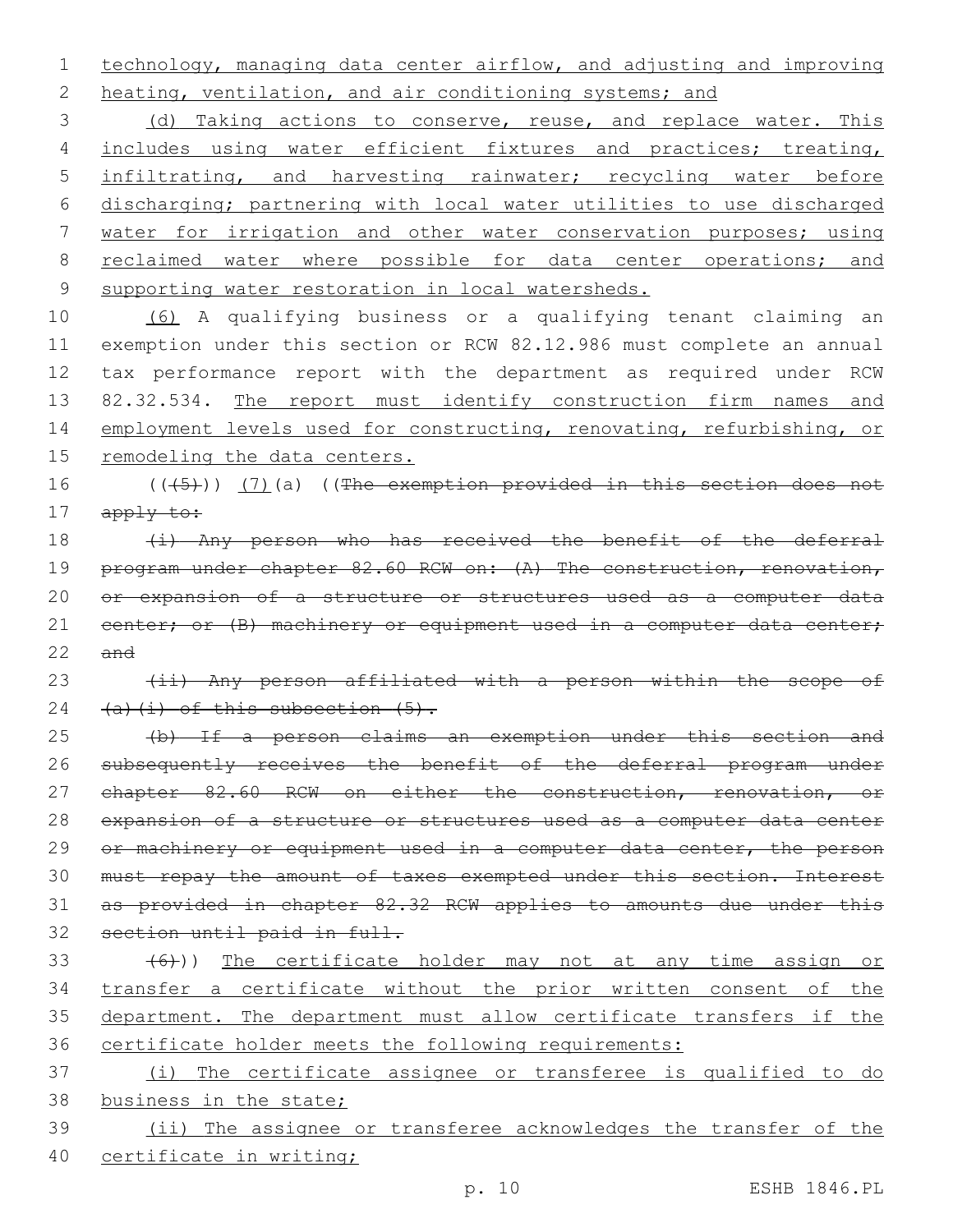| $\mathbf 1$ | (iii) The assignee or transferee agrees to keep and perform all        |
|-------------|------------------------------------------------------------------------|
| 2           | the terms of the certificates; and                                     |
| 3           | (iv) An assignment or transfer of the certificate is to an entity      |
| 4           | that:                                                                  |
| 5           | (A) Controls, is controlled by, or under common control with, the      |
| 6           | certificate holder;                                                    |
| 7           | (B) Acquires all or substantially all of the stock or assets of        |
| $\,8\,$     | the certificate holder; or                                             |
| $\mathsf 9$ | (C) Is the resulting entity of a merger or consolidation with the      |
| 10          | certificate holder.                                                    |
| 11          | (b) In the event the assignee or transferee acquires eligible          |
| 12          | server equipment in a qualifying asset sale under (a) (iv) (B) of this |
| 13          | subsection, the purchaser shall be deemed to purchase the eligible     |
| 14          | server equipment pursuant to the transferred certificate.              |
| 15          | (8) The definitions in this subsection apply throughout this           |
| 16          | section unless the context clearly requires otherwise.                 |
| 17          | (a) "Affiliated" means that one person has a direct or indirect        |
| 18          | ownership interest of at least twenty percent in another person.       |
| 19          | (b) "Building" means a fully enclosed structure with a weather         |
| 20          | resistant exterior wall envelope or concrete or masonry walls          |
| 21          | designed in accordance with the requirements for structures under      |
| 22          | chapter 19.27 RCW. This definition of "building" only applies to       |
| 23          | computer data centers for which commencement of construction occurs    |
| 24          | on or after July 1, 2015.                                              |
| 25          | (c) "Certificate of occupancy" means:                                  |
| 26          | (i) For a newly constructed eligible computer data center, the         |
| 27          | certificate of occupancy issued by a local governing authority for     |
| 28          | the structure or structures which comprise the eligible computer data  |
| 29          | center; or                                                             |
| 30          | (ii) For renovations of an eligible computer data center, the          |
| 31          | certificate of occupancy issued by a local governing authority for     |
| 32          | the renovated structure or structures that comprise the eligible       |
| 33          | computer data center.                                                  |
| 34          | (d)(i) "Computer data center" means a facility comprised of one        |
| 35          | or more buildings, which may be comprised of multiple businesses,      |
| 36          | constructed or refurbished specifically, and used primarily, to house  |
| 37          | working servers, where the facility has the following                  |
| 38          | characteristics: (A) Uninterruptible power supplies, generator backup  |
| 39          | power, or both; (B) sophisticated fire suppression and prevention      |
| 40          | systems; and (C) enhanced physical security, such as: Restricted       |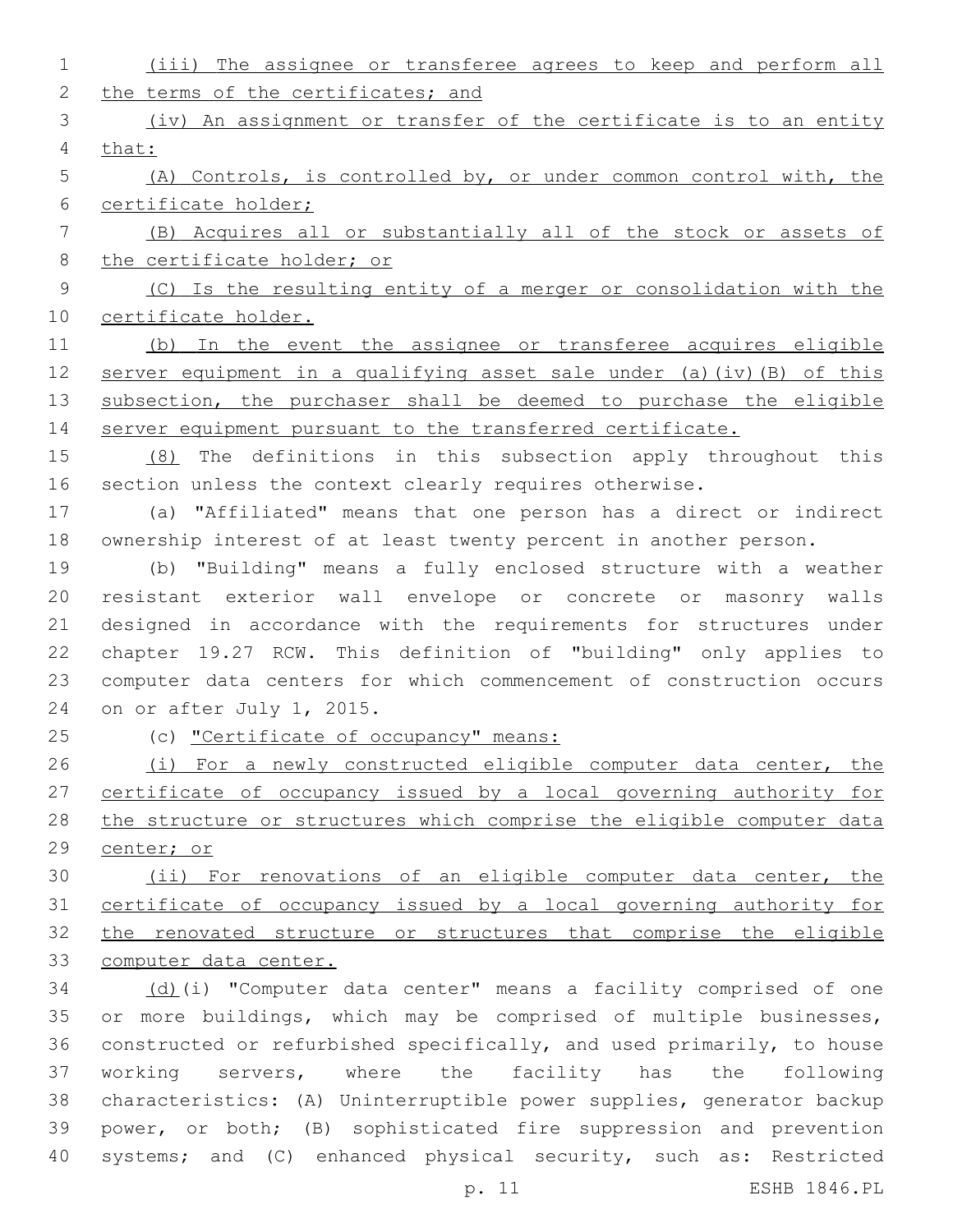access to the facility to selected personnel; permanent security guards; video camera surveillance; an electronic system requiring passcodes, keycards, or biometric scans, such as hand scans and retinal or fingerprint recognition; or similar security features.

 (ii) For a computer data center comprised of multiple buildings, each separate building constructed or refurbished specifically, and used primarily, to house working servers is considered a computer 8 data center if it has all of the characteristics listed in  $((+e))$  $(d)(i)(A)$  through (C) of this subsection  $((+6+))$   $(8)$ .

 (iii) A facility comprised of one building or more than one building must have a combined square footage of at least one hundred 12 thousand square feet.

13 (((d)) (e) "Electronic data storage and data management services" include, but are not limited to: Providing data storage and backup services, providing computer processing power, hosting enterprise software applications, and hosting websites. The term also includes providing services such as email, web browsing and searching, media applications, and other online services, regardless 19 of whether a charge is made for such services.

20 (((e)) (f)(i) "Eligible computer data center" means a computer 21 data center:

 (A) Located in a rural county as defined in RCW 82.14.370 at the 23 time an application for an exemption under this section is received;

 (B) Having at least twenty thousand square feet dedicated to 25 housing working servers((<del>, where the server space has not previously</del> 26 been dedicated to housing working servers)); and

(C) For which the commencement of construction occurs:

(I) After March 31, 2010, and before July 1, 2011;

(II) After March 31, 2012, and before July 1, 2015; or

(III) After June 30, 2015, and before July 1, ((2025)) 2035.

 (ii) For purposes of this section, "commencement of construction" means the date that a building permit is issued under the building code adopted under RCW 19.27.031 for construction of the computer data center. The construction of a computer data center includes the 35 expansion, renovation, or ((other improvements made to)) 36 refurbishment of existing facilities regardless of whether the existing facility was previously ineligible and regardless of whether commencement of construction of the existing facility occurred outside of the dates listed in (f)(i)(C)(I) through (III) of this subsection, including leased or rented space. "Commencement of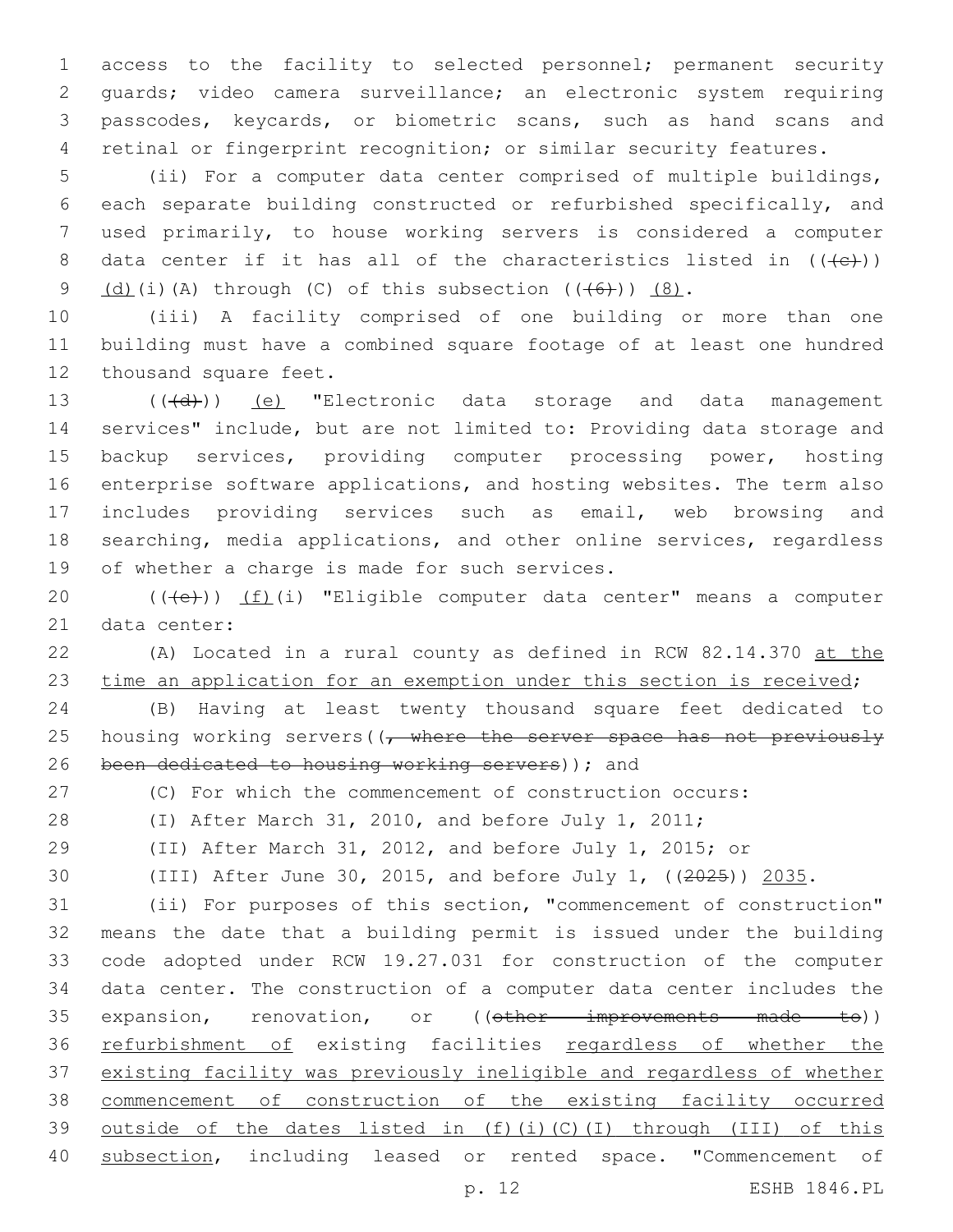construction" does not include soil testing, site clearing and grading, site preparation, or any other related activities that are initiated before the issuance of a building permit for the 4 construction of the foundation of a computer data center. If no building permit is required for renovation or refurbishment, then the date that renovation or refurbishment begins is the "commencement of construction."

8 (((iii) With respect to facilities in existence on April 1, 2010, 9 that are expanded, renovated, or otherwise improved after March 31, 10 2010, or facilities in existence on April 1, 2012, that are expanded, 11 renovated, or otherwise improved after March 31, 2012, or facilities 12 in existence on July 1, 2015, that are expanded, renovated, or 13 otherwise improved after June 30, 2015, an eligible computer data 14 center includes only the portion of the computer data center meeting 15 the requirements in (e)(i)(B) of this subsection (6).

 $(f)$ ) (g) "Eligible power infrastructure" means all fixtures and equipment owned by a qualifying business or qualifying tenant and necessary for the transformation, distribution, or management of electricity that is required to operate eligible server equipment within an eligible computer data center. The term includes 21 generators; wiring; cogeneration equipment; and associated fixtures 22 and equipment, such as electrical switches, batteries, and distribution, testing, and monitoring equipment. The term does not 24 include substations.

25  $((+q))$   $(h)$  "Eligible server equipment" means:

26 (i) For a qualifying business whose computer data center 27 qualifies as an eligible computer data center under  $((+e))$  (f) 28 (i)(C)(I) of this subsection  $((+6))$   $(8)$ , the original server 29 equipment installed in an eligible computer data center on or after 30 April 1, 2010, and before January 1, 2026, and replacement server 31 equipment. For purposes of this subsection  $((+6)+(q))$   $(8)(h)(i)$ , 32 "replacement server equipment" means server equipment that:

33 (A) Replaces existing server equipment, if the sale or use of the 34 server equipment to be replaced qualified for an exemption under this 35 section or RCW 82.12.986; and

36 (B) Is installed and put into regular use before April 1, 2018.

37 (ii) For a qualifying business whose computer data center 38 qualifies as an eligible computer data center under  $((+e+))$  (f) 39 (i)(C)(II) of this subsection  $((+6))$   $(8)$ , "eligible server 40 equipment" means the original server equipment installed in an

p. 13 ESHB 1846.PL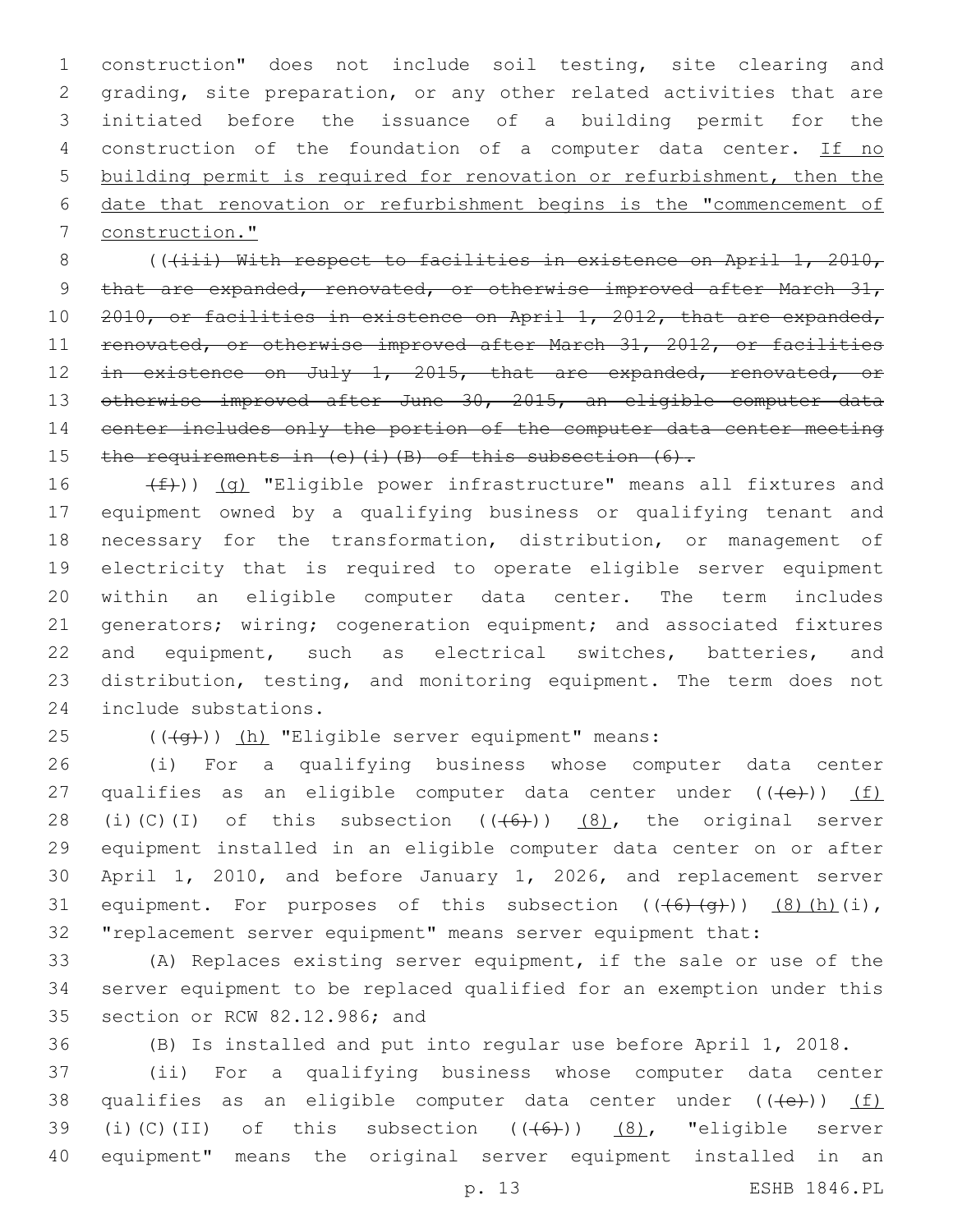1 eligible computer data center on or after April 1, 2012, and before 2 January 1, 2026, and replacement server equipment. For purposes of 3 this subsection  $((+6)+(q))$   $(8)$   $(h)$   $(ii)$ , "replacement server equipment" 4 means server equipment that:

5 (A) Replaces existing server equipment, if the sale or use of the 6 server equipment to be replaced qualified for an exemption under this 7 section or RCW 82.12.986; and

8 (B) Is installed and put into regular use before April 1, 2024.

9 (iii) $((+A)^2)$  For a qualifying business whose computer data center 10 qualifies as an eligible computer data center under  $((+e+))$  (f) 11 (i)(C)(III) of this subsection  $((+6))$   $(8)$ , "eligible server 12 equipment" means the original server equipment installed in a 13 building within an eligible computer data center on or after July 1, 14 2015, and replacement server equipment. Server equipment installed in 15 movable or fixed stand-alone, prefabricated, or modular units, 16 including intermodal shipping containers, is not "directly installed 17 in a building." For purposes of this subsection  $((+6)+(q+))$   $(8)$  (h) 18 (iii) $((+A))$ , "replacement server equipment" means server equipment 19 that  $((\text{replaces})$ ):

20 (A)(I) Replaces existing server equipment, if the sale or use of 21 the server equipment to be replaced qualified for an exemption under 22 this section or RCW 82.12.986; or

23 (II) Replaces existing server equipment in a computer data center 24 that meets the following requirements: Was ineligible before the 25 effective date of this section for the exemptions provided under this 26 section and RCW 82.12.986; has been refurbished; and to which a valid 27 exemption certificate applies; and

28 (B) Is installed and put into regular use no later than twelve 29 years after the date of the certificate of occupancy or completion of 30 refurbishment of the computer data center.

31 (iv) For a qualifying tenant who leases space within an eligible 32 computer data center, "eligible server equipment" means the original 33 server equipment installed within the space it leases from an 34 eligible computer data center with an exemption certificate on or 35 after April 1, 2010, ((and before January  $1, 2026,$ )) and replacement 36 server equipment. For purposes of this subsection  $((+6)+(q+))$  (8)(h) 37 (iv), "replacement server equipment" means server equipment that:

38 (A)(I) Replaces existing server equipment, if the sale or use of 39 the server equipment to be replaced qualified for an exemption under 40 this section or RCW 82.12.986; or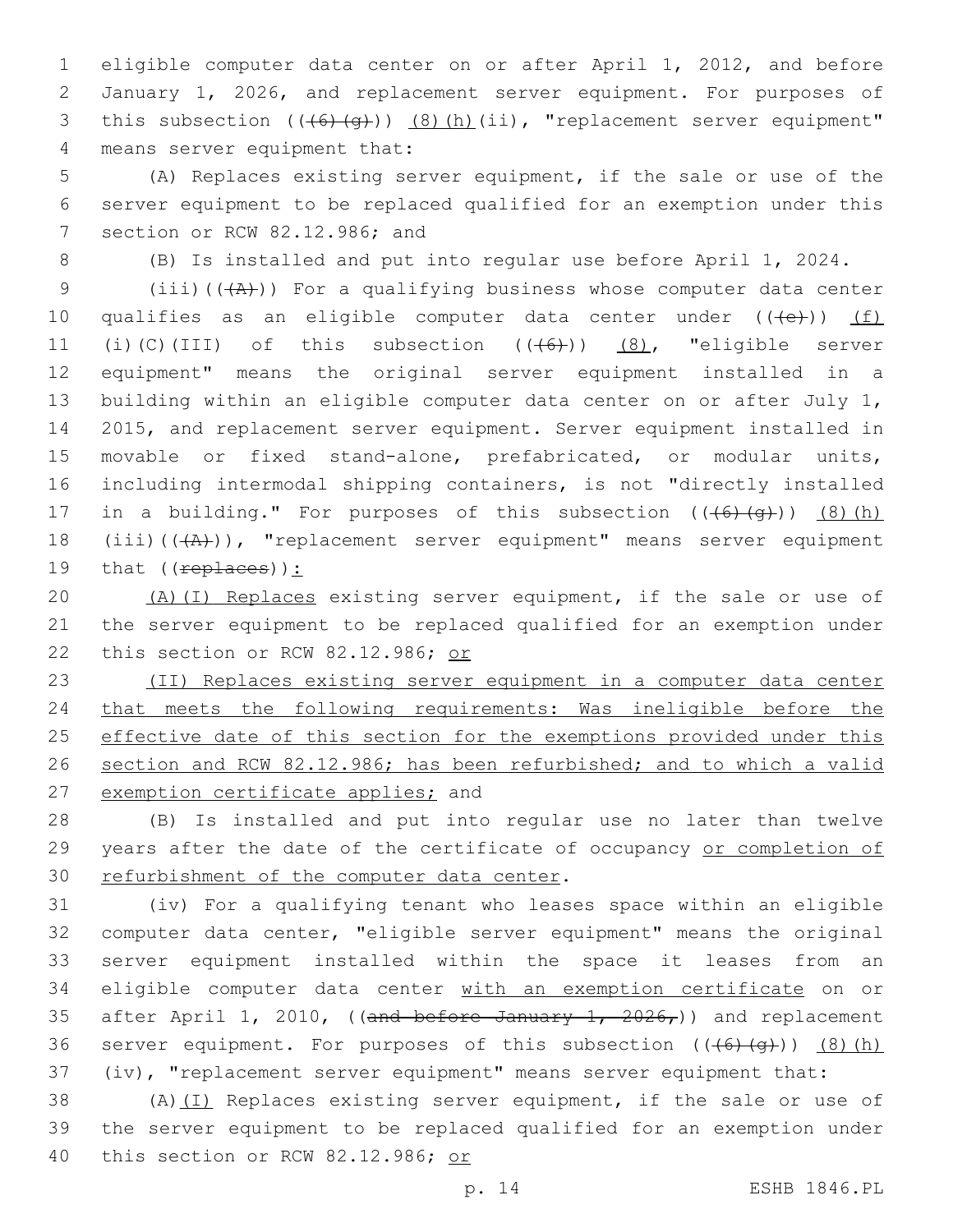(II) Replaces existing server equipment in a computer data center that meets the following requirements: Was ineligible before the 3 effective date of this section for the exemptions provided under this section and RCW 82.12.986; has been refurbished; and to which a valid exemption certificate applies; and

 (B) Is installed and put into regular use ((before April 1, 2024; and

 (C) For tenants leasing space in an eligible computer data center 9 built after July 1, 2015, is installed and put into regular use no 10 <del>later than twelve years after the date of the certificate of</del> 11 occupancy)) no later than 12 years after the date of the certificate of occupancy or completion of refurbishment of the computer data 13 center.

14 (((+h)) (i) "Qualifying business" means a business entity that exists for the primary purpose of engaging in commercial activity for profit and that is the owner of an eligible computer data center. The term does not include the state or federal government or any of their departments, agencies, and institutions; tribal governments; political subdivisions of this state; or any municipal, quasi- municipal, public, or other corporation created by the state or federal government, tribal government, municipality, or political 22 subdivision of the state.

 $((\overline{(\dagger)})$  (j) "Qualifying tenant" means a business entity that exists for the primary purpose of engaging in commercial activity for profit and that leases space from a qualifying business within an eligible computer data center. The term does not include the state or 27 federal government or any of their departments, agencies, and institutions; tribal governments; political subdivisions of this 29 state; or any municipal, quasi-municipal, public, or other corporation created by the state or federal government, tribal government, municipality, or political subdivision of the state. The term also does not include a lessee of space in an eligible computer 33 data center under  $((+e+))$   $(f)(i)(C)(I)$  of this subsection  $((+6+))$  $(8)$ , if the lessee and lessor are affiliated and:

 (i) That space will be used by the lessee to house server equipment that replaces server equipment previously installed and operated in that eligible computer data center by the lessor or 38 another person affiliated with the lessee; or

 (ii) Prior to May 2, 2012, the primary use of the server equipment installed in that eligible computer data center was to

p. 15 ESHB 1846.PL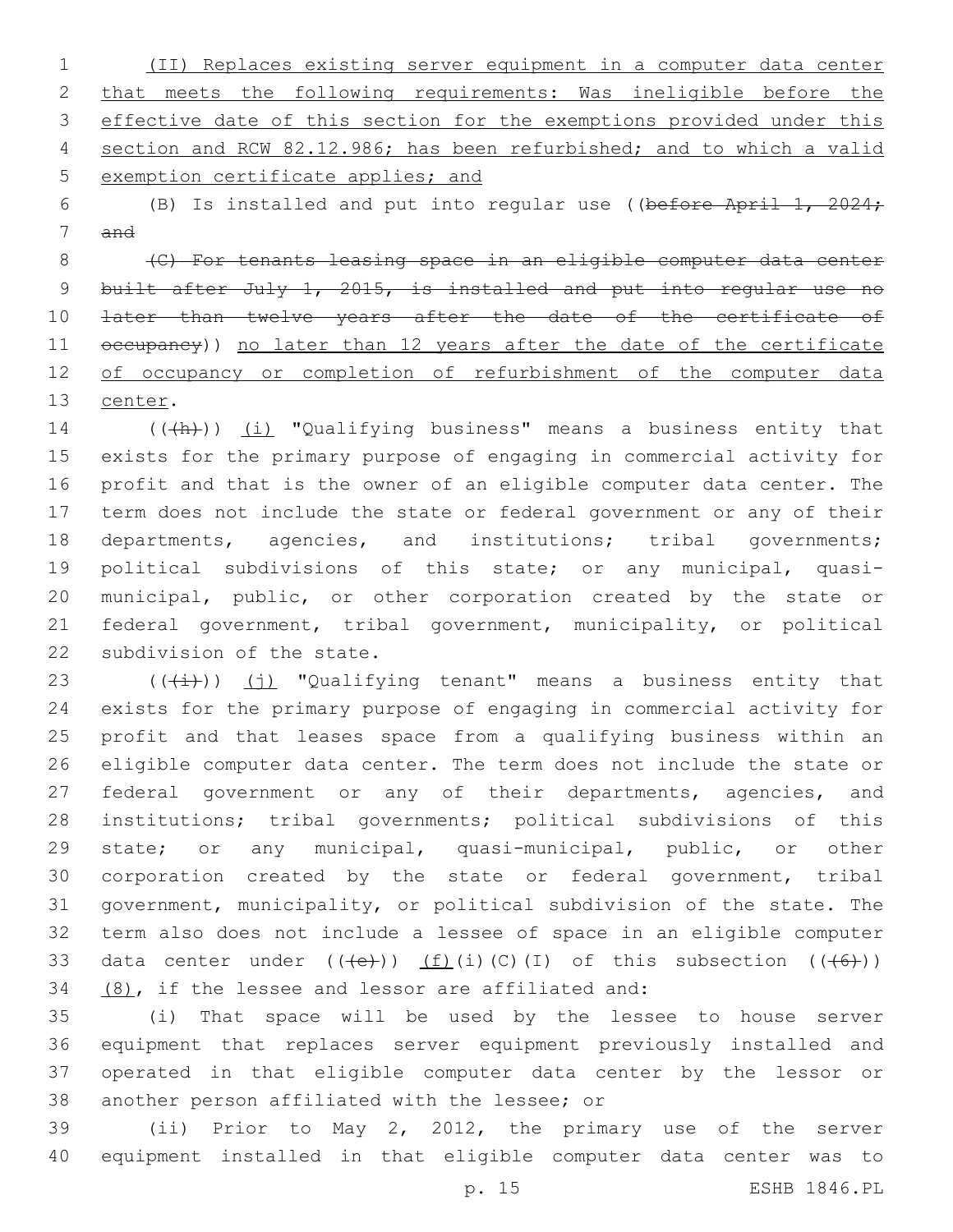provide electronic data storage and data management services for the business purposes of either the lessor, persons affiliated with the 3 lessor, or both.

4 (((+))) (k)(i) "Refurbished" or "refurbishment" means a substantial improvement to an eligible computer data center to update or modernize servers, server space, ventilation, or power infrastructure in an eligible computer data center.

 (ii) For a qualifying computer data center to be considered 9 refurbished, the qualifying business must certify, in a form and 10 manner prescribed by the department, that the refurbishment of an 11 eligible computer data center is complete. The refurbishment is considered complete on the date that the improved portion of the computer data center is operationally complete and able to be used for its intended purpose.

15 (1) "Server equipment" means the computer hardware located in an eligible computer data center and used exclusively to provide 17 electronic data storage and data management services, including cloud 18 services, for internal use by the owner or lessee of the computer data center, for clients of the owner or lessee of the computer data center, or both. "Server equipment" also includes computer software necessary to operate the computer hardware. "Server equipment" does not include personal computers, the racks upon which the server equipment is installed, and computer peripherals such as keyboards, 24 monitors, printers, and mice.

(9) This section expires July 1, 2048.

 **Sec. 4.** RCW 82.12.986 and 2015 3rd sp.s. c 6 s 303 are each 27 amended to read as follows:

 (1)(a) An exemption from the tax imposed by RCW 82.12.020 is provided for the use by qualifying businesses or qualifying tenants of eligible server equipment to be installed, without intervening 31 use, in an eligible computer data center for which an exemption certificate under RCW 82.08.986 has been issued, and to the use of labor and services rendered in respect to installing such server 34 equipment.

 ((The)) (b) Until July 1, 2048, this exemption also applies to the use by a qualifying business or qualifying tenant of eligible power infrastructure, including labor and services rendered in respect to installing, repairing, altering, or improving such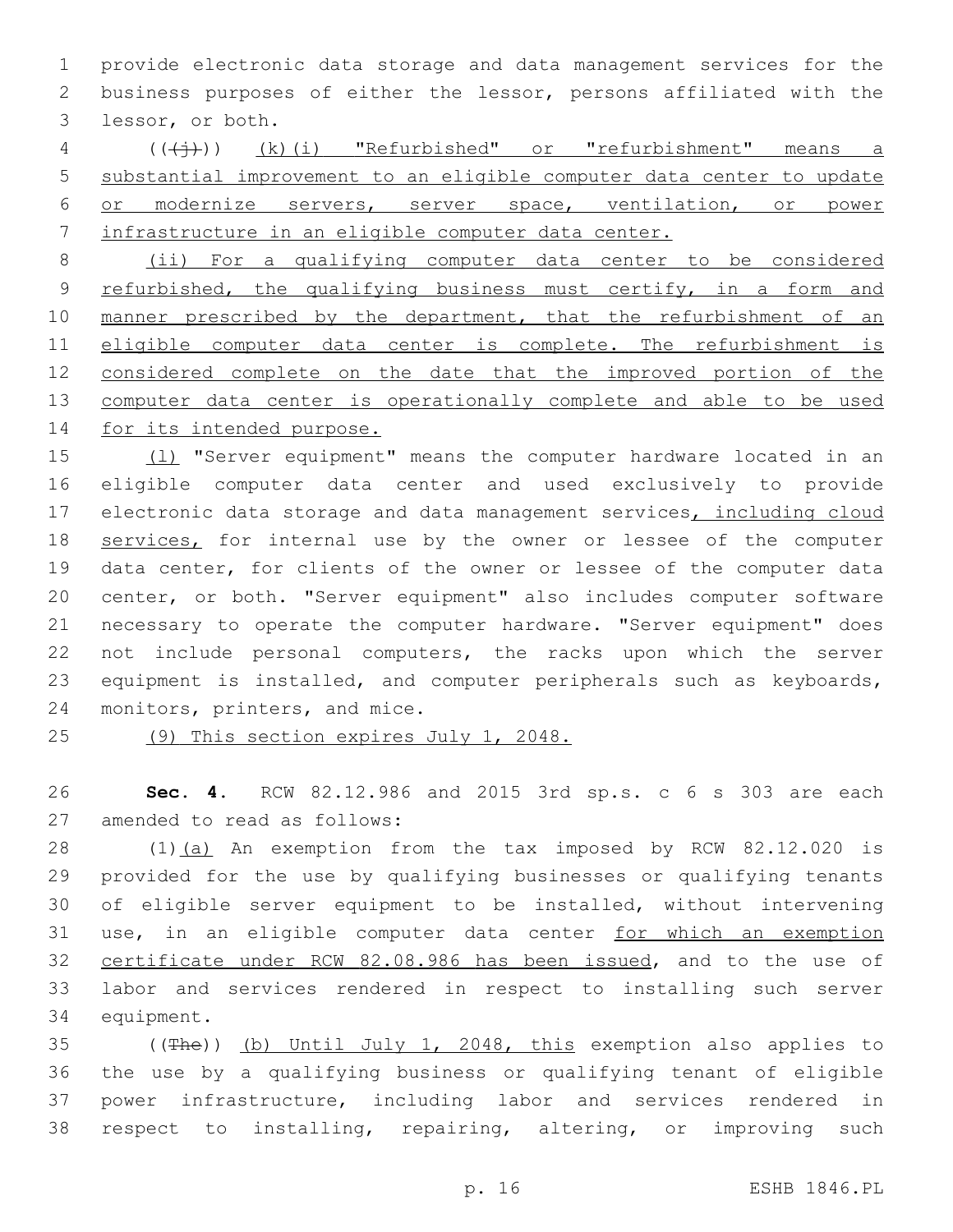1 infrastructure at an eligible computer data center for which an 2 exemption certificate under RCW 82.08.986 has been issued.

3 (c) The exemptions provided in this section expire July 1, 2048.

 (2) A qualifying business or a qualifying tenant is not eligible for the exemption under this section unless the department issued an exemption certificate to the qualifying business or a qualifying tenant for the exemption provided in RCW 82.08.986.

8 (3)(((a) The exemption provided in this section does not apply 9  $\pm$  $\theta$ :

10 (i) Any person who has received the benefit of the deferral 11 program under chapter 82.60 RCW on: (A) The construction, renovation, 12 or expansion of a structure or structures used as a computer data 13 center; or (B) machinery or equipment used in a computer data center; 14 and

15 (ii) Any person affiliated with a person within the scope of 16  $(a)$   $(i)$  of this subsection  $(3)$ .

17 (b) If a person has received the benefit of the exemption under 18 this section and subsequently receives the benefit of the deferral 19 program under chapter 82.60 RCW on either the construction, 20 renovation, or expansion of a structure or structures used as a 21 computer data center or machinery or equipment used in a computer 22 data center, the person must repay the amount of taxes exempted under 23 this section. Interest as provided in chapter 82.32 RCW applies to 24 amounts due under this subsection (3)(b) until paid in full. A person 25 is not required to repay taxes under this subsection with respect to 26 property and services for which the person is required to repay taxes 27 under RCW 82.08.986(5).

28  $(4)$ )) The definitions and requirements in RCW 82.08.986 apply to 29 this section.

 (4) The exemption provided in subsection (1) of this section does not apply to the use of eligible server equipment and eligible power infrastructure, and the labor and services provided in subsection (1) of this section, if first used by qualifying businesses or qualifying tenants on or after July 1, 2048.

35 (5) This section expires July 1, 2053.

36 NEW SECTION. **Sec. 5.** A new section is added to chapter 82.08 37 RCW to read as follows:

38 (1)(a) An exemption from the tax imposed by RCW 82.08.020 is 39 provided for sales to qualifying businesses and to qualifying tenants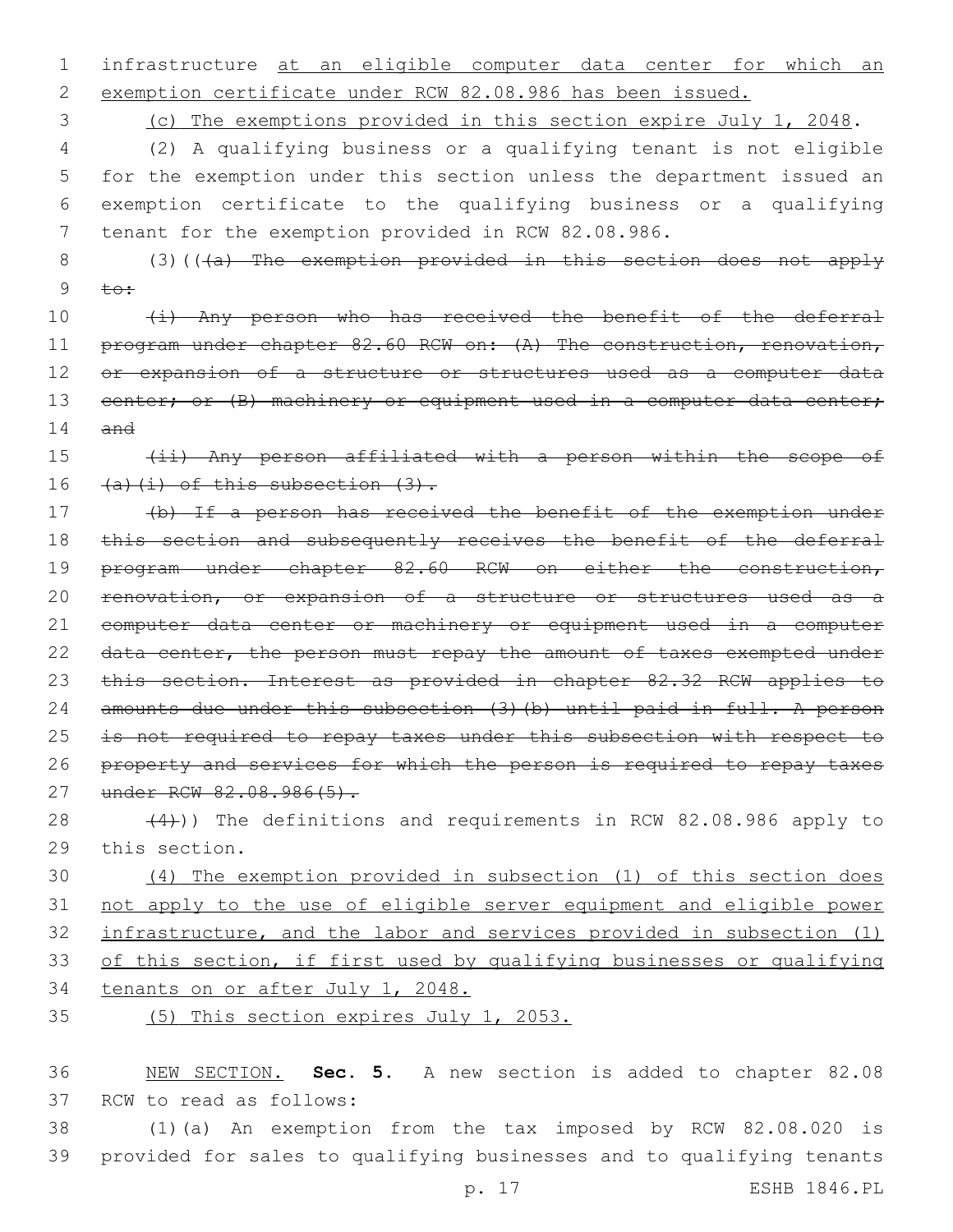of eligible server equipment to be installed, without intervening use, in an eligible computer data center to which a valid exemption certificate applies, and to charges made for labor and services rendered in respect to installing eligible server equipment.

 (b) The exemption also applies to sales to qualifying businesses and to qualifying tenants of eligible power infrastructure, including labor, material, equipment, and services rendered in respect to constructing, installing, repairing, altering, or improving eligible power infrastructure at an eligible computer data center for which an 10 exemption certificate has been issued.

 (c) No new exemption certificates may be issued on or after July 1, 2028.

(d) The exemptions provided in this section expire July 1, 2038.

 (2)(a)(i) In order to obtain an exemption, a qualifying business must be located in a county with a population over 800,000, as determined by the April 1, 2021, office of financial management population estimates and must submit an application to the department for an exemption certificate. The application must include the information necessary, as required by the department, to determine that a business or tenant qualifies for the exemption under this section. The department must issue exemption certificates to qualifying businesses and qualifying tenants. The department may assign a unique identification number to each exemption certificate 24 issued under this section.

 (ii) For the purposes of demonstrating that the requirements of this subsection (2)(a) are met, a qualifying business must submit records of available power for customers at the time of the application for the exemption under this section. The qualifying business must demonstrate that it has a minimum of 1.5 megawatts of available power. The qualifying business must provide requests for proposals, pricing offered, and marketing materials associated with 32 the requirements of this subsection, as required by the department, as supporting documentation that the requirements of this subsection (2)(a) have been met.

 (b) A qualifying business or a qualifying tenant claiming the exemption under this section must present the seller with an exemption certificate in a form and manner prescribed by the department. The seller must retain a copy of the certificate for the 39 seller's files.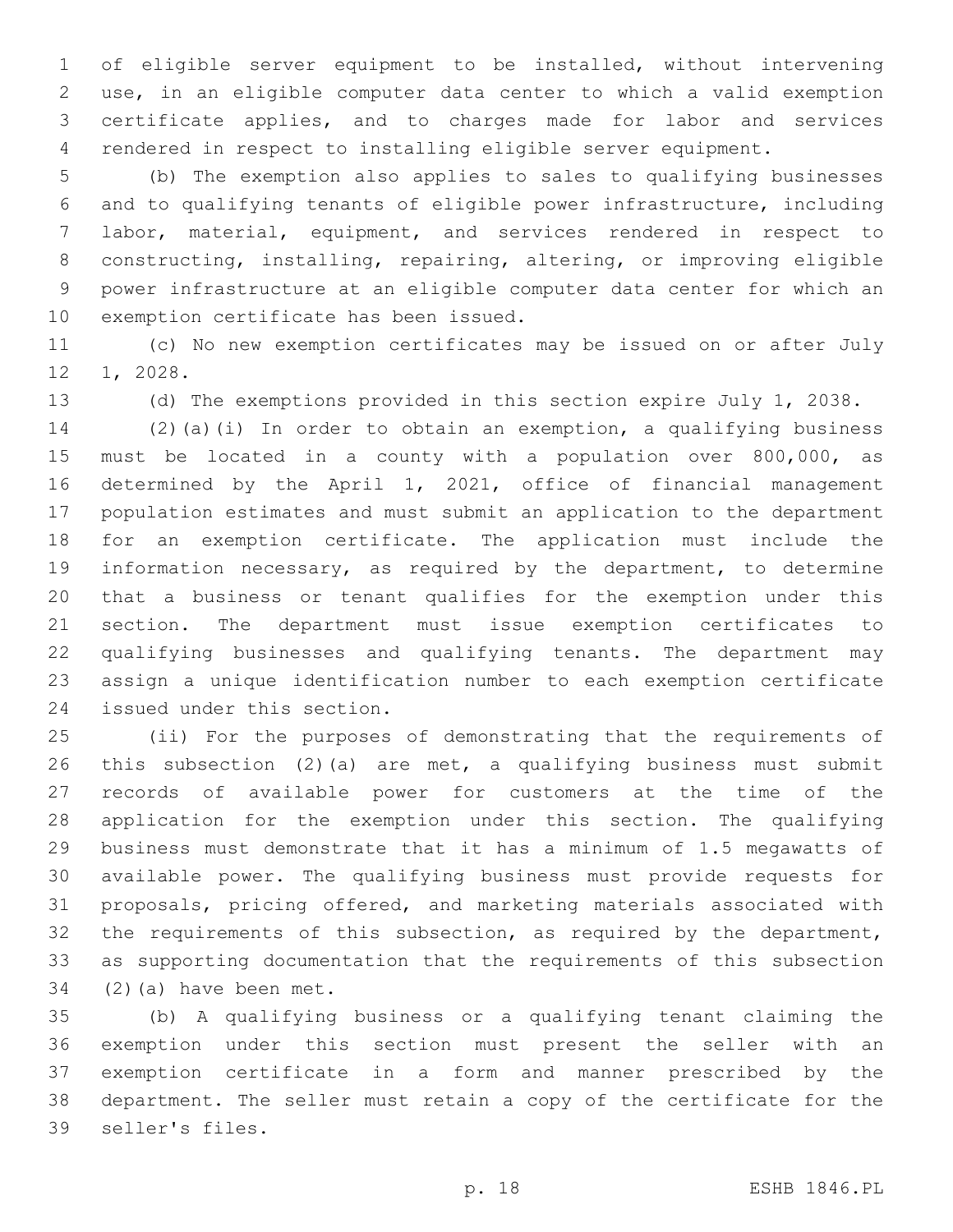(c)(i) The exemptions provided in this section are limited to qualifying businesses or tenants, and the department is authorized to 3 approve:

 (A) Six applications to obtain the exemptions for qualifying businesses in the first calendar year of the exemption; and

 (B) Six applications to obtain the exemptions for qualifying businesses in each year, calendar year three through calendar year 8 six, of the exemption.

 (ii) The exemption is available on a first-in-time basis based on the date the application required under this section is received by 11 the department.

 (d) The exemption certificate is effective on the date the application is received by the department, which is deemed to be the date of issuance. Only purchases on or after the date of issuance qualify for the exemption under this section. No tax refunds are authorized for purchases made before the effective date of the 17 exemption certificate.

 (e) Exemption certificates expire two years after the date of 19 issuance, unless construction has been commenced.

 (f) A qualifying tenant must contract for a minimum electrical capacity of 150 kilowatts for server and computer equipment in a qualifying business. Tenants that previously qualified under RCW 82.08.986 or 82.12.986 must reapply if they intend to expand into a qualifying business.24

 (3)(a)(i) Within six years of the date that the department issued an exemption certificate under this section to a qualifying business or a qualifying tenant with respect to an eligible computer data center, the qualifying business or qualifying tenant must establish that net employment assigned to an eligible computer data center has increased by a minimum of three family wage employment positions for each incremental increase of 20,000 square feet of space that is newly dedicated to housing working servers at the eligible computer data center. For qualifying tenants, the number of family wage employment positions that must be increased under this subsection (3)(a)(i) is based only on the space occupied by the qualifying 36 tenant in the eligible computer data center.

 (ii) After the minimum number of family wage employment positions as required under (a)(i) of this subsection (3) is established, a qualifying business or a qualifying tenant must maintain the minimum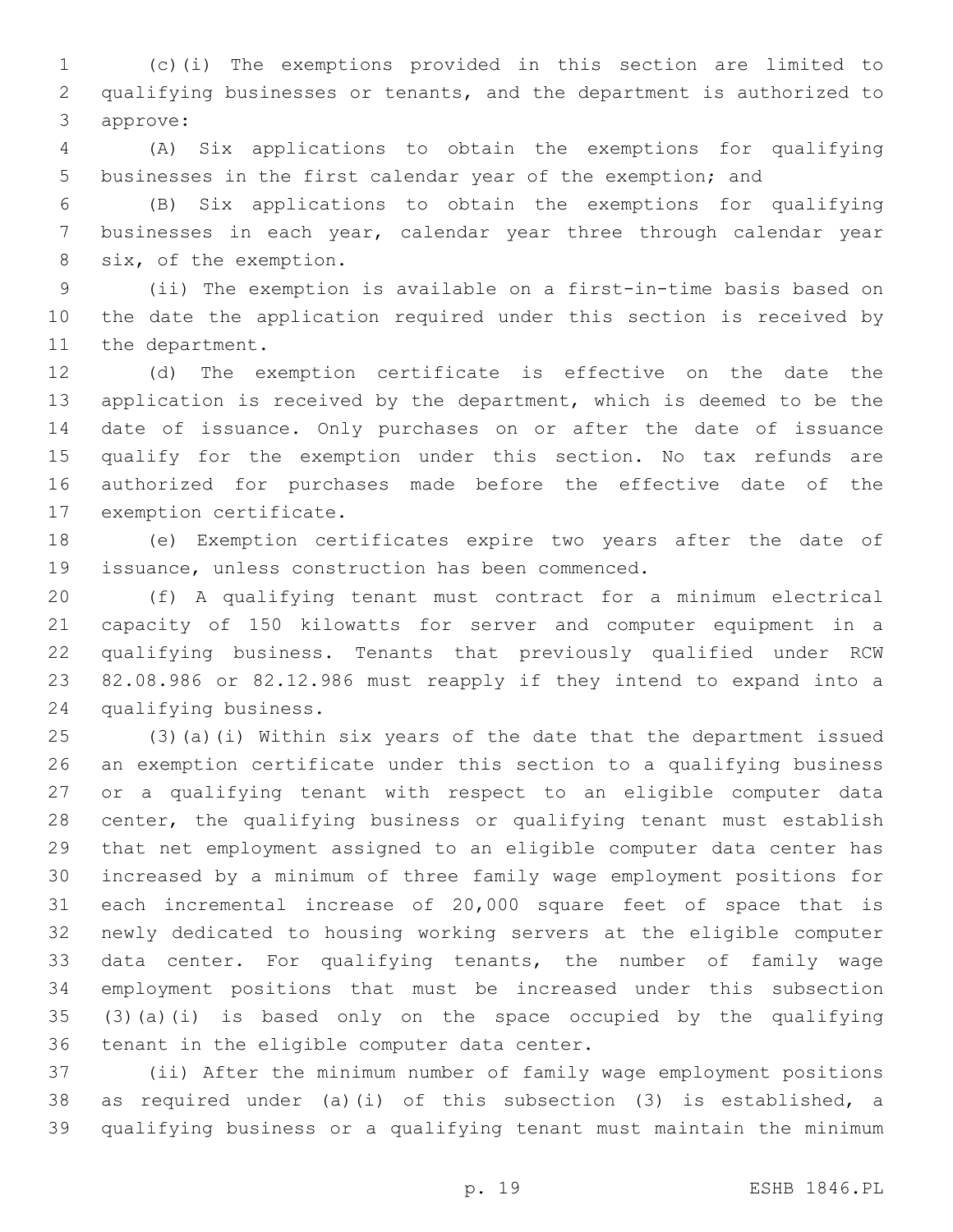family wage employment positions required under (a)(i) of this subsection (3) while the exemption certificate is valid.

 (b) In calculating the number of family wage employment positions:4

 (i) The owner of an eligible computer data center, in addition to its own net increase in family wage employment positions, may 7 include:

 (A) The net increase, since the date of issuance of the qualifying business's exemption certificate, in family wage employment positions employed by qualifying tenants; and

 (B) The net increase in family wage employment positions 12 described in (c)(ii)(B) of this subsection  $(3)$ .

 (ii)(A) Qualifying tenants, in addition to their own net increase 14 in family wage employment positions, may include:

 (I) A portion of the net increase in family wage employment 16 positions employed by the owner; and

 (II) A portion of the net increase in family wage employment positions described in (c)(ii)(B) of this subsection (3).

 (B) The portion of the net increase in family wage employment positions to be counted under this subsection (3)(b)(ii) by each qualifying tenant is equal to the net increase in family wage employment positions assigned to an eligible computer data center as 23 described in (b)(ii)(A)(I) and (II) of this subsection  $(3)$ , multiplied by the percentage of total space within the eligible 25 computer data center occupied by the qualifying tenant. Any combination of qualifying business and qualifying tenant family wage 27 employment positions may meet this requirement.

28 (c)(i) For purposes of this subsection:

 (A) For exemption certificates issued on or after the effective date of this section, family wage employment positions are new permanent employment positions requiring 40 hours of weekly work, or their equivalent, on a full-time basis assigned to an eligible computer data center and receiving a wage equivalent to or greater than 125 percent of the per capita personal income of the county in which the qualified project is located as published by the employment security department. The per capita personal income to be used to determine qualification for any year is the amount that was 38 established for the immediate prior year.

 (B) An employment position may not be counted as a family wage employment position unless the employment position is entitled to

p. 20 ESHB 1846.PL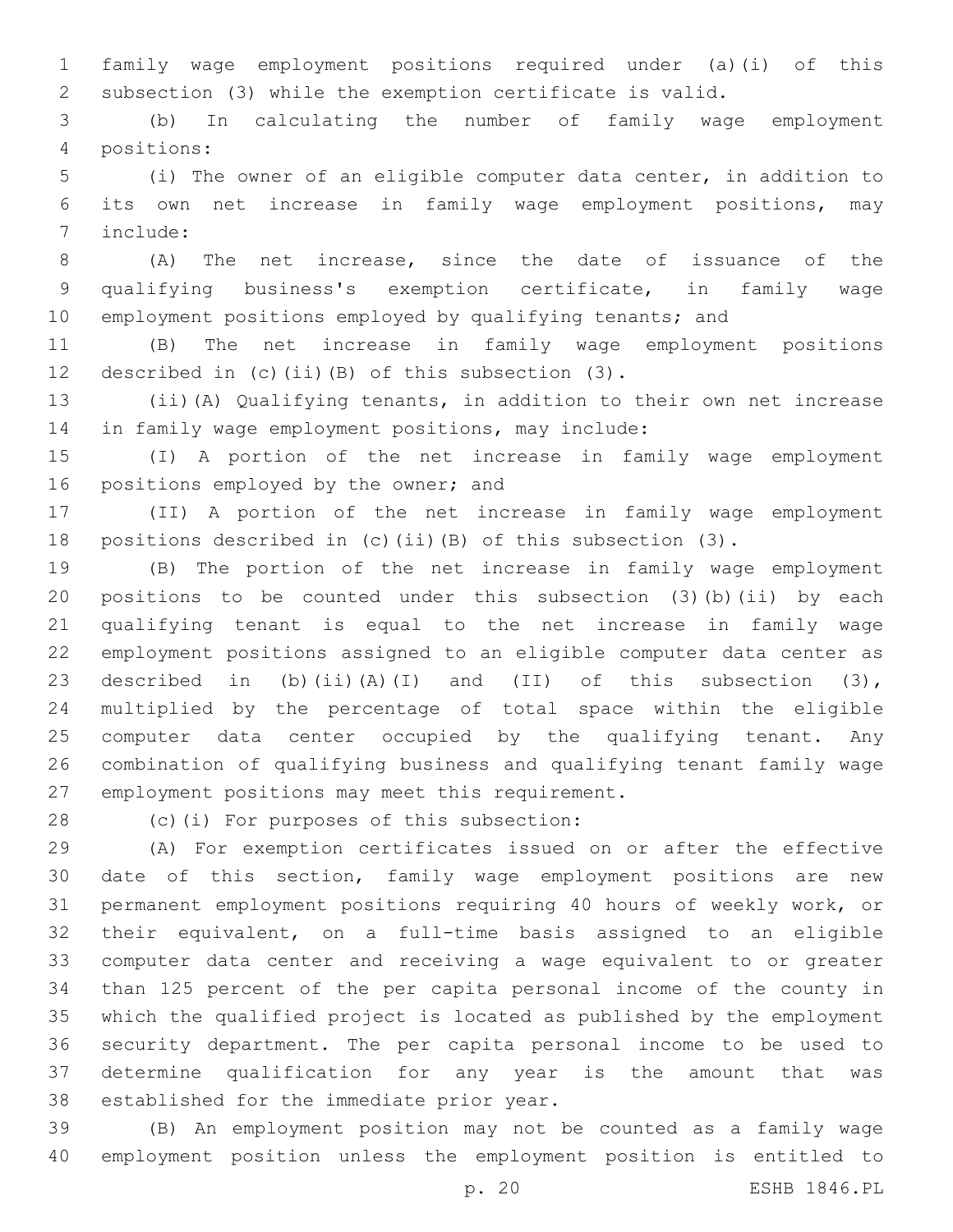health insurance coverage provided by the employer of the employment 2 position.

 (C) "New permanent employment position" means an employment position that did not exist or that had not previously been filled as of the date that the department issued an exemption certificate to the qualifying business or qualifying tenant of an eligible computer 7 data center, as the case may be.

 (ii)(A) Family wage employment positions include positions filled by employees of the qualifying business and by employees of 10 qualifying tenants.

 (B) Family wage employment positions also include individuals performing work at an eligible computer data center as an independent contractor hired by the owner of the eligible computer data center or as an employee of an independent contractor hired by the owner of the 15 eligible computer data center, if the work is necessary for the operation of the computer data center, such as security and building maintenance, and provided that all of the requirements in (c)(i) of 18 this subsection  $(3)$  are met.

 (d)(i) For a qualifying business or qualifying tenant that does not meet the requirements of this subsection (3), all previously 21 exempted sales and use taxes immediately due and payable, and any exemption certificate issued to that qualifying business or qualifying tenant under this section is canceled, except as described 24 in (d)(iii) of this subsection  $(3)$ .

 (ii) The department of labor and industries must, at the request of the department, assist in determining whether the requirements of 27 this subsection (3) have been met.

 (iii) If the department, with the assistance of the department of labor and industries, finds that a failure to meet the requirements of this subsection (3) is due to circumstances beyond the control of the qualifying business or qualifying tenant including, but not limited to, a declaration of an economic recession, pandemic, or natural disaster affecting data center operations, the department may provide exceptions or extensions to the requirements of this 35 subsection (3).

 (iv) Any repayment of taxes triggered by the failure of a qualifying business or qualifying tenant to meet the requirements of this subsection (3) must be calculated in proportion to the duration of time for which any applicable requirement was not met.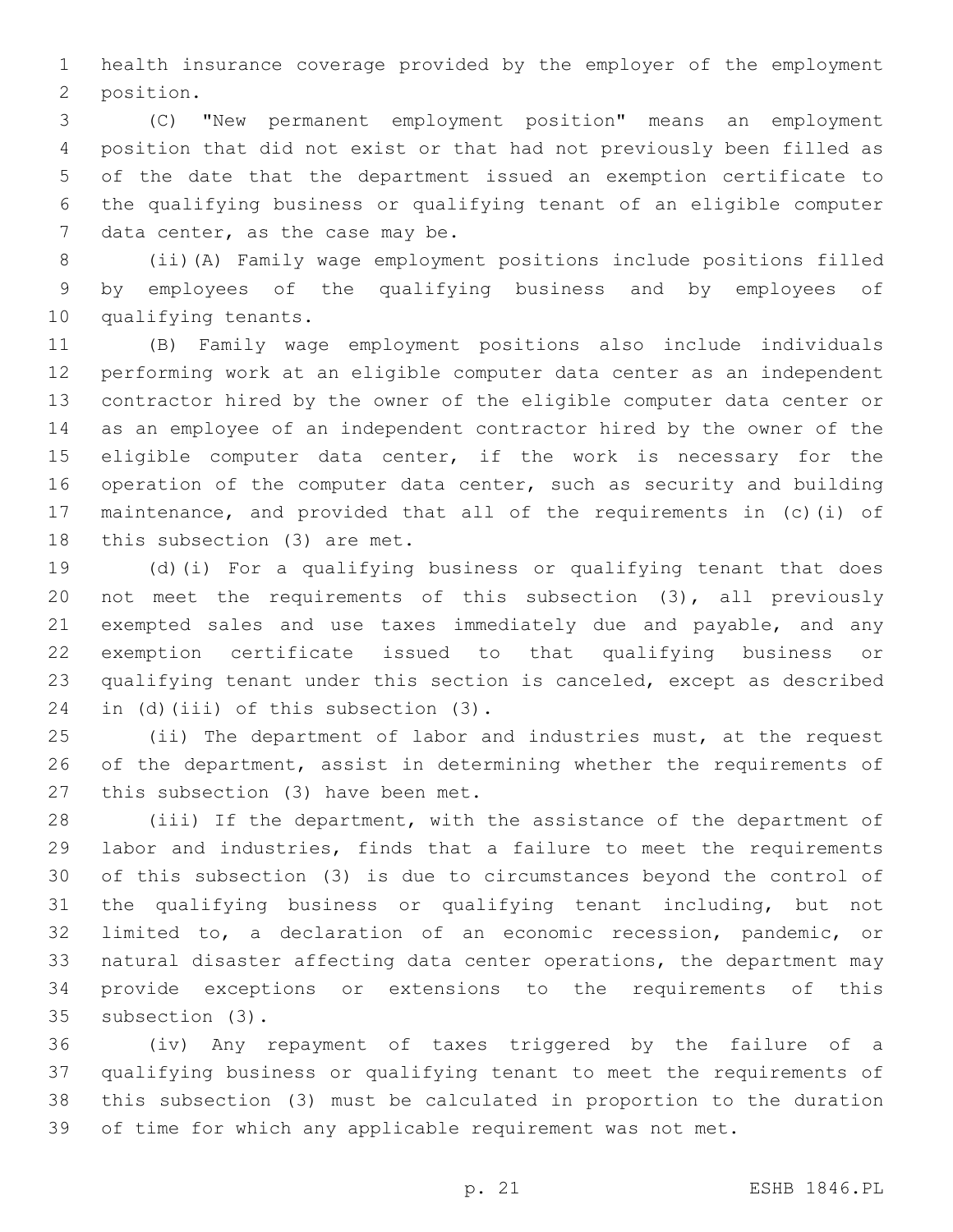(v) If the department is notified that a qualifying business or qualifying tenant fails to meet the requirements of this subsection (3), the department may require a qualifying business or qualifying tenant to submit records necessary to determine whether the 5 requirements have been met.

 (4) For exemption certificates issued on or after the effective 7 date of this section:

 (a) Within three years after being placed in service, the qualifying business operating a newly constructed data center must certify to the department that it has attained certification under one or more of the following sustainable design or green building 12 standards:

(i) BREEAM for new construction or BREEAM in-use;

14 (ii) Energy star;

15 (iii) Envision;

16 (iv) ISO 50001-energy management;

 (v) LEED for building design and construction or LEED for 18 operations and maintenance;

 (vi) Green globes for new construction or green globes for 20 existing buildings;

21 (vii) UL 3223; or

(viii) Other reasonable standards approved by the department.

 (b) The department may require qualifying businesses and qualifying tenants to submit records necessary to verify the requirements under this subsection (4) have been met.

 (c)(i) For a qualifying business or qualifying tenant that does not meet the requirements of this subsection (4), all previously 28 exempted sales and use taxes are immediately due and payable, any exemption certificate issued to that qualifying business or qualifying tenant under this section is canceled, and an additional 10 percent penalty is assessed, except as described in (c)(ii) of 32 this subsection (4).

 (ii) If the department finds that a failure to meet the requirements of this subsection (4) is due to circumstances beyond the control of the qualifying business or qualifying tenant including, but not limited to, a declaration of an economic recession, pandemic, or natural disaster affecting data center operations, the department may, at its discretion, provide exceptions or extensions to the requirements of this subsection (4). The department may, at its discretion, coordinate with agencies with

p. 22 ESHB 1846.PL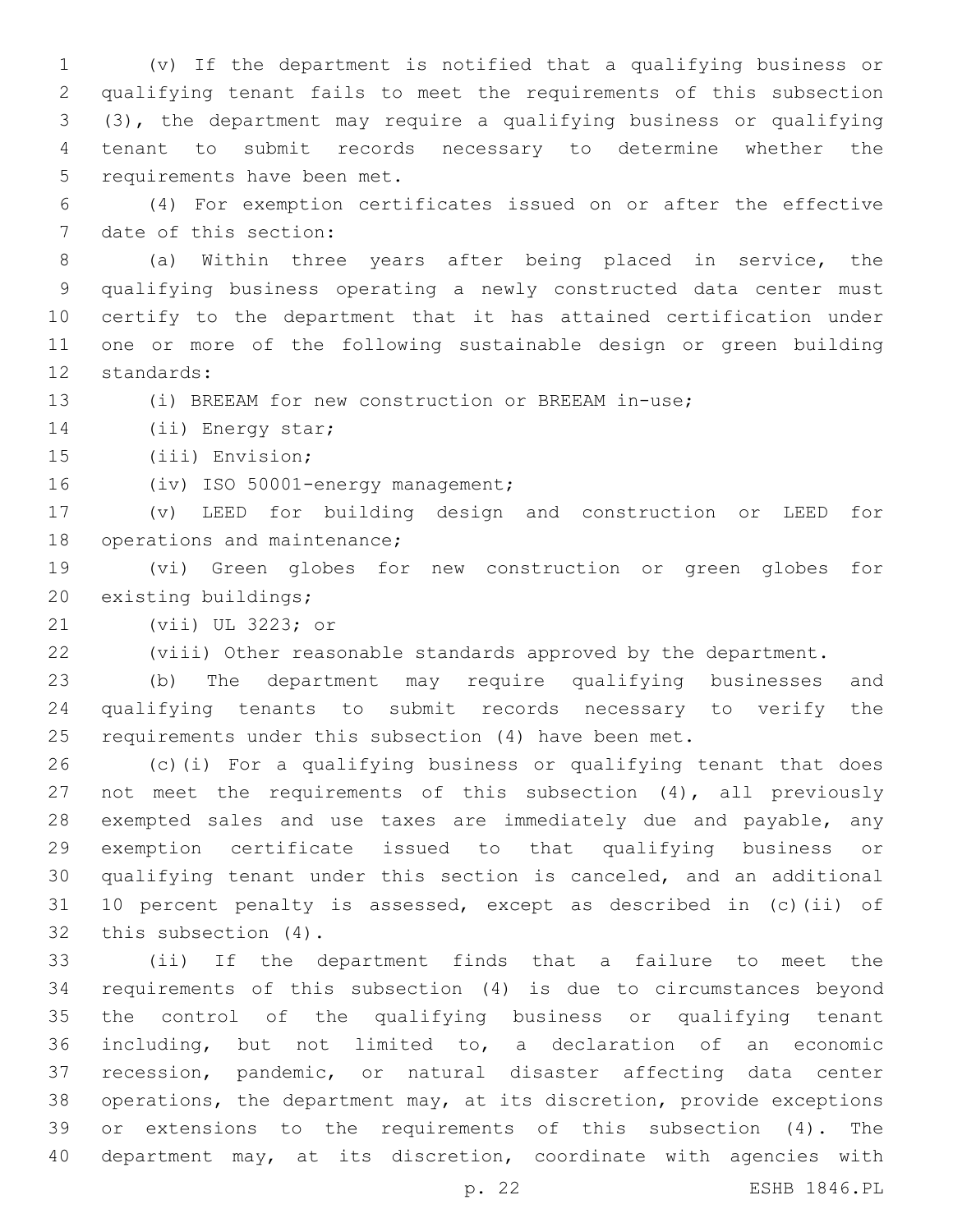relevant expertise to assist in determining whether the requirements 2 of this subsection  $(4)$  have been met.

 (5) A qualifying business or a qualifying tenant claiming the exemption under this section is encouraged to take direct steps to adopt practices to mitigate negative environmental impacts resulting from expanded use of data centers, including through:

 (a) Coordinating with the industrial waste coordination program established under RCW 43.31.625 to identify and provide technical assistance in implementing industrial symbiosis projects;

 (b) To the extent possible, procuring or contracting for power 11 from renewable sources;

 (c) Adopting practices to improve the energy efficiency of existing data centers, including through upgrading and consolidating technology, managing data center airflow, and adjusting and improving heating, ventilation, and air conditioning systems; and

 (d) Taking actions to conserve, reuse, and replace water. This includes using water efficient fixtures and practices; treating, infiltrating, and harvesting rainwater; recycling water before discharging; partnering with local water utilities to use discharged water for irrigation and other water conservation purposes; using 21 reclaimed water where possible for data center operations; and 22 supporting water restoration in local watersheds.

 (6) Qualifying businesses and tenants must claim an exemption under this section in the current tax year when the taxes would have been due unless an extension is filed with the department.

 (7) A qualifying business or a qualifying tenant claiming an exemption under this section must complete an annual tax performance report as required in RCW 82.32.534. The report must identify construction firm names and employment levels used for constructing, renovating, refurbishing, or remodeling the data centers.

 (8)(a) The certificate holder may not at any time assign or transfer a certificate without the prior written consent of the department. The department must allow certificate transfers if the certificate holder meets the following requirements:

 (i) The certificate assignee or transferee is qualified to do 36 business in the state;

 (ii) The assignee or transferee acknowledges the transfer of the 38 certificate in writing;

 (iii) The assignee or transferee agrees to keep and perform all 40 the terms of the certificates; and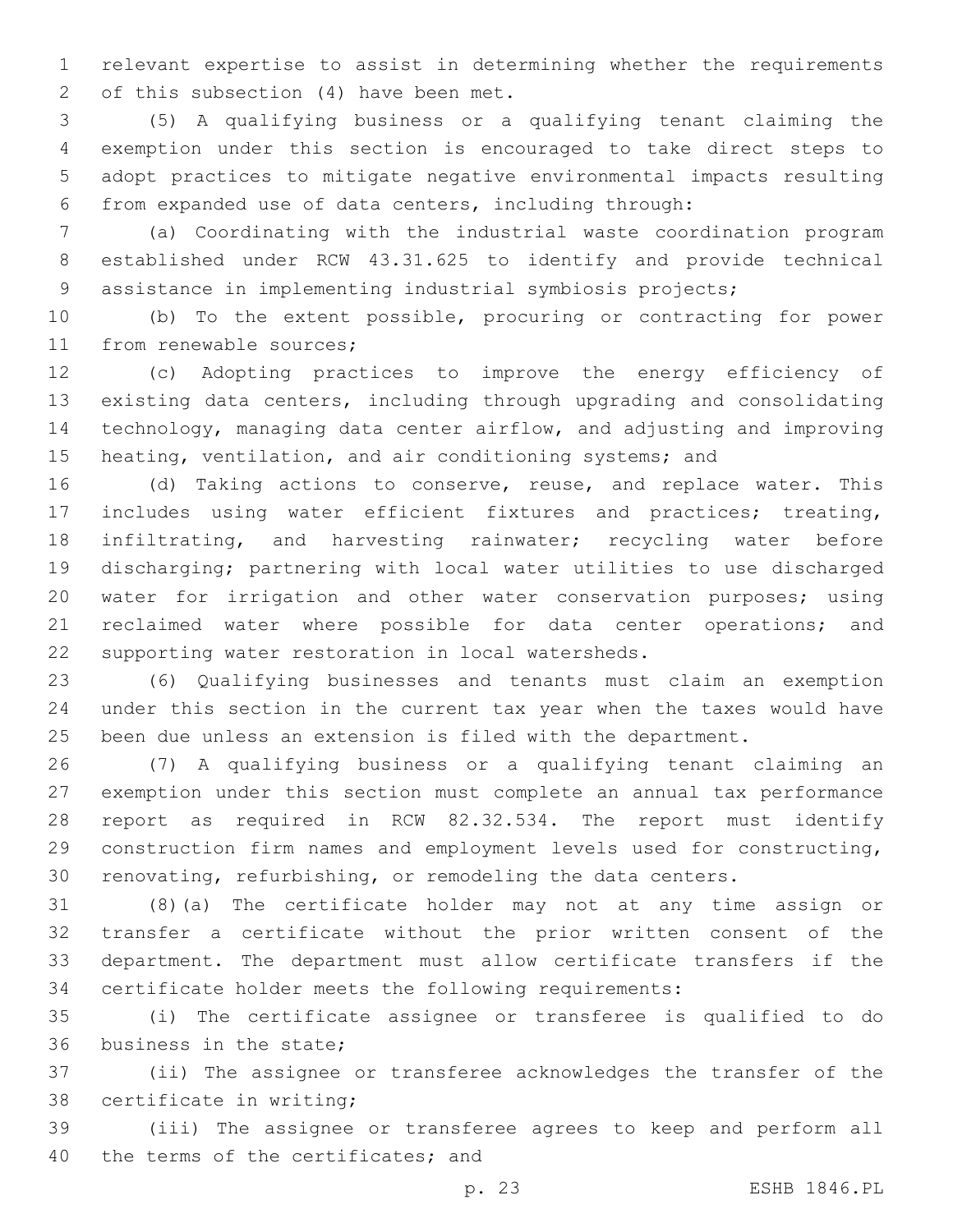(iv) An assignment or transfer of the certificate is to an entity 2 that:

 (A) Controls, is controlled by, or under common control with, the certificate holder;4

 (B) Acquires all or substantially all of the stock or assets of 6 the certificate holder; or

 (C) Is the resulting entity of a merger or consolidation with the 8 certificate holder.

 (b) Information submitted on the tax performance report is not subject to the confidentiality provisions of RCW 82.32.330 and may be disclosed to the public upon request, except as provided otherwise in 12 RCW 82.32.330.

 (9) The definitions in this subsection apply throughout this section unless the context clearly requires otherwise.

 (a) "Affiliated" means that one person has a direct or indirect ownership interest of at least 20 percent in another person.

 (b) "Building" means a fully enclosed structure with a weather resistant exterior wall envelope or concrete or masonry walls designed in accordance with the requirements for structures under 20 chapter 19.27 RCW.

21 (c) "Certificate of occupancy" means:

 (i) For a newly constructed eligible computer data center, the certificate of occupancy issued by a local governing authority for the structure or structures which comprise the eligible computer data 25 center; or

 (ii) For renovations of an eligible computer data center, the certificate of occupancy issued by a local governing authority for the renovated structure or structures that comprise the eligible 29 computer data center.

 (d)(i) "Computer data center" means a facility comprised of one or more buildings, which may be comprised of multiple businesses, constructed or refurbished specifically, and used primarily, to house working servers, where the facility has the following characteristics: (A) Uninterruptible power supplies, generator backup power, or both; (B) sophisticated fire suppression and prevention systems; and (C) enhanced physical security, such as: Restricted access to the facility to selected personnel; continuous on-site security guards; video camera surveillance; an electronic system requiring passcodes, keycards, or biometric scans, such as hand scans and retinal or fingerprint recognition; or similar security features.

p. 24 ESHB 1846.PL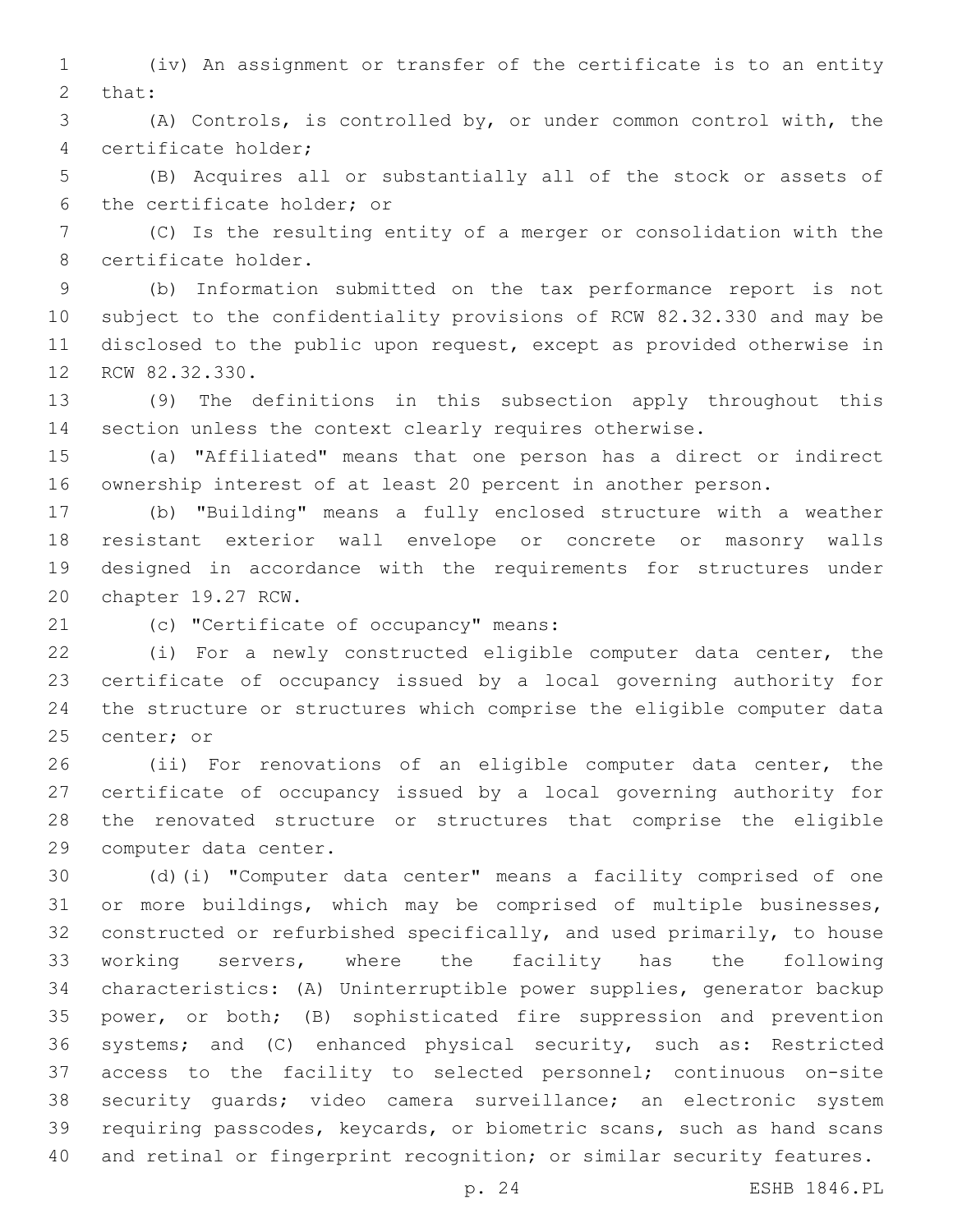(ii) For a computer data center comprised of multiple buildings, each separate building constructed or refurbished specifically, and used primarily, to house working servers is considered a computer data center if it has all of the characteristics listed in (d)(i)(A) 5 through (C) of this subsection (9).

 (iii) A facility comprised of one building or more than one building must have a combined square footage of at least 100,000 8 square feet.

 (e) "Electronic data storage and data management services" includes, but is not limited to: Providing data storage and backup 11 services, providing computer processing power, hosting enterprise software applications, and hosting websites. The term also includes providing services such as email, web browsing and searching, media applications, and other online services, regardless of whether a 15 charge is made for such services.

 (f) "Eligible computer data center" means a computer data center having at least 20,000 square feet dedicated for housing working servers. Movable or fixed stand-alone, prefabricated, or modular units, including intermodal shipping containers, do not qualify as 20 "eligible computer data centers."

 (g) "Eligible power infrastructure" means all fixtures and equipment owned by a qualifying business or qualifying tenant and necessary for the transformation, distribution, or management of electricity that is required to operate eligible server equipment within an eligible computer data center. The term includes generators; wiring; cogeneration equipment; and associated fixtures and equipment, such as electrical switches, batteries, and distribution, testing, and monitoring equipment. The term does not 29 include substations.

 (h)(i) "Eligible server equipment" means for a qualifying business whose computer data center qualifies as an eligible computer data center, the original server equipment installed in an eligible computer data center on or after the effective date of this section, 34 and replacement server equipment.

 (ii) For purposes of this subsection (9)(h), "replacement server 36 equipment" means server equipment that:

 (A) Replaces existing server equipment, if the sale or use of the server equipment to be replaced qualified for an exemption under this 39 section or section 6 of this act; and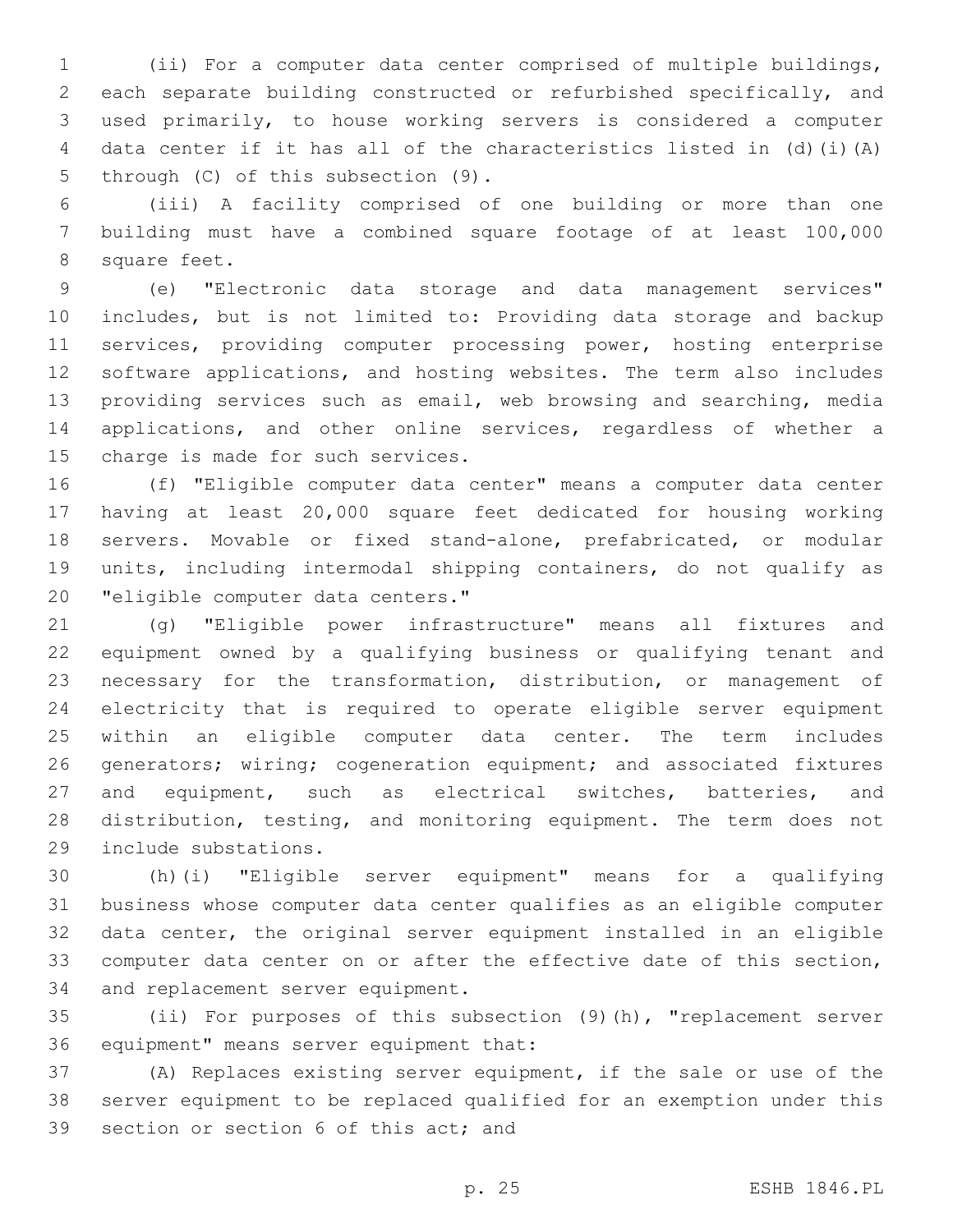(B) Is installed and put into regular use within 10 years of the 2 effective date of this section.

 (iii) For a qualifying tenant who leases space within an eligible computer data center, "eligible server equipment" means the original server equipment installed within the space it leases from an eligible computer data center with an exemption certificate on or within 10 years of the effective date of this section, and replacement server equipment. For purposes of this subsection (9)(h)(iii), "replacement server equipment" means server equipment 10 that:

 (A)(I) Replaces existing server equipment, if the sale or use of the server equipment to be replaced qualified for an exemption under this section or section 6 of this act and is installed and put into 14 regular use before July 1, 2027; or

 (II) Replaces existing server equipment in a computer data center that meets the following requirements: Was ineligible before the effective date of this section for the exemptions provided under this section and section 6 of this act; has been refurbished; and to which 19 a valid exemption certificate applies; and

 (B) Is installed and put into regular use no later than 12 years after the date of the certificate of occupancy or completion of 22 refurbishment of the computer data center.

 (i) "Qualifying business" means a business entity that exists for the primary purpose of engaging in commercial activity for profit and that is the owner of an eligible computer data center. The term does not include the state or federal government or any of their 27 departments, agencies, and institutions; tribal governments; political subdivisions of this state; or any municipal, quasi- municipal, public, or other corporation created by the state or federal government, tribal government, municipality, or political 31 subdivision of the state.

 (j) "Qualifying tenant" means a business entity that exists for the primary purpose of engaging in commercial activity for profit and that leases space from a qualifying business within an eligible computer data center. The term does not include the state or federal government or any of their departments, agencies, and institutions; tribal governments; political subdivisions of this state; or any municipal, quasi-municipal, public, or other corporation created by the state or federal government, tribal government, municipality, or 40 political subdivision of the state.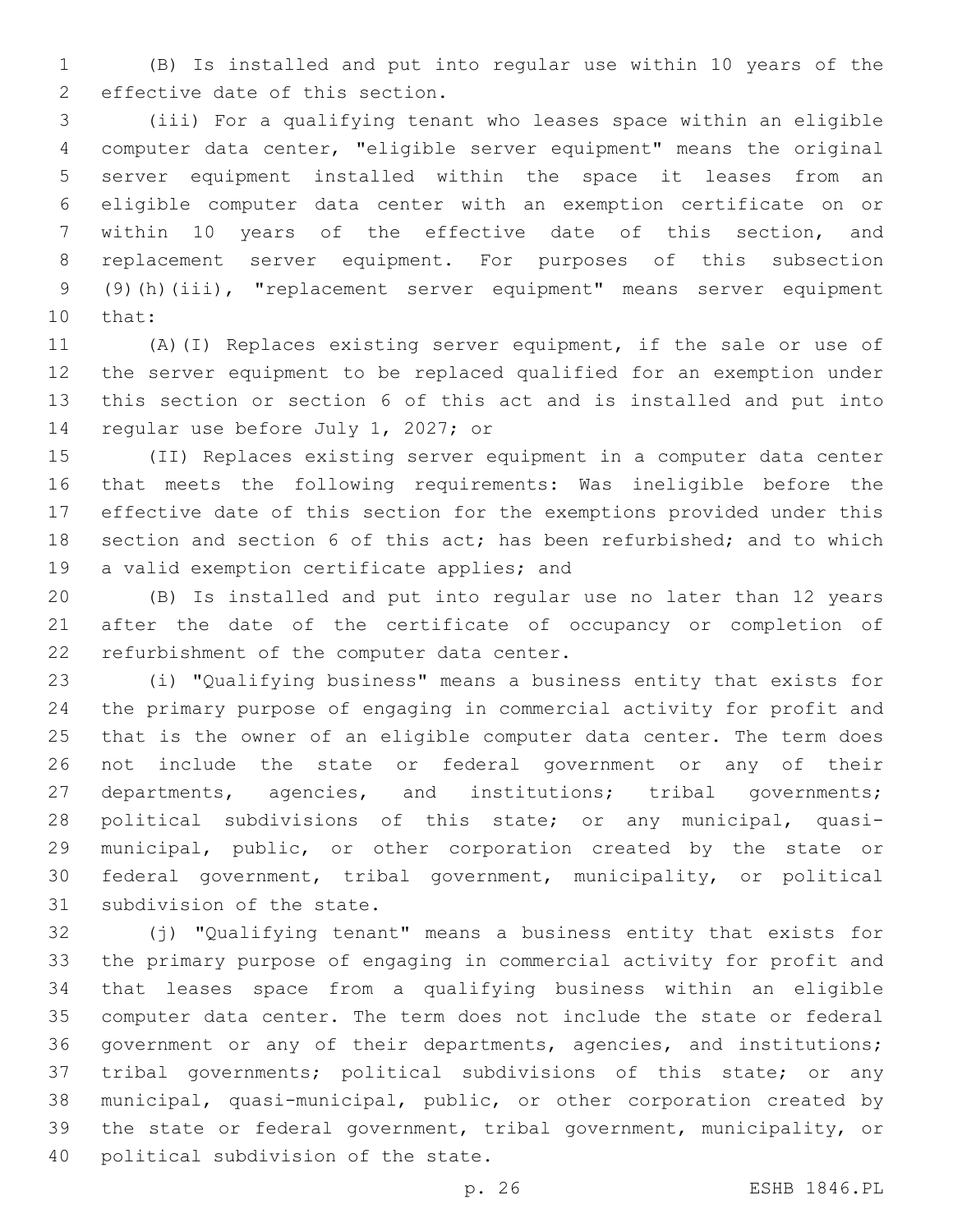(k)(i) "Refurbished" or "refurbishment" means a substantial improvement to an eligible computer data center for which a certificate of occupancy is not issued. Such an improvement must update or modernize servers, server space, ventilation, or power infrastructure in an eligible computer data center.

 (ii) For a qualifying computer data center to be considered refurbished, the qualifying business must certify, in a form and manner prescribed by the department, that the refurbishment of an eligible computer data center is complete. The refurbishment is considered complete on the date that the improved portion of the computer data center is operationally complete and able to be used 12 for its intended purpose.

 (l) "Server equipment" means the computer hardware located in an eligible computer data center and used exclusively to provide electronic data storage and data management services for internal use 16 by the owner or lessee of the computer data center, for clients of the owner. For the purposes of this subsection, "electronic data storage and data management services" include, but are not limited to: Providing data storage and backup services, providing computer processing power, hosting enterprise software applications, and hosting websites. The term also includes providing services such as email, web browsing and searching, media applications, and other online services, regardless of whether a charge is made for such services. "Server equipment" also includes computer software necessary to operate the computer hardware. "Server equipment" does not include personal computers, the racks upon which the server equipment is installed, and computer peripherals such as keyboards, monitors, printers, and mice, unless used within the eligible 29 computer data center.

30 (10) This section expires July 1, 2038.

 NEW SECTION. **Sec. 6.** A new section is added to chapter 82.12 32 RCW to read as follows:

 (1) An exemption from the tax imposed by RCW 82.12.020 is provided for the use by qualifying businesses or qualifying tenants of eligible server equipment to be installed, without intervening use, in an eligible computer data center, and to the use of labor and services rendered in respect to installing such server equipment. The exemption also applies to the use by a qualifying business or qualifying tenant of eligible power infrastructure, including labor

p. 27 ESHB 1846.PL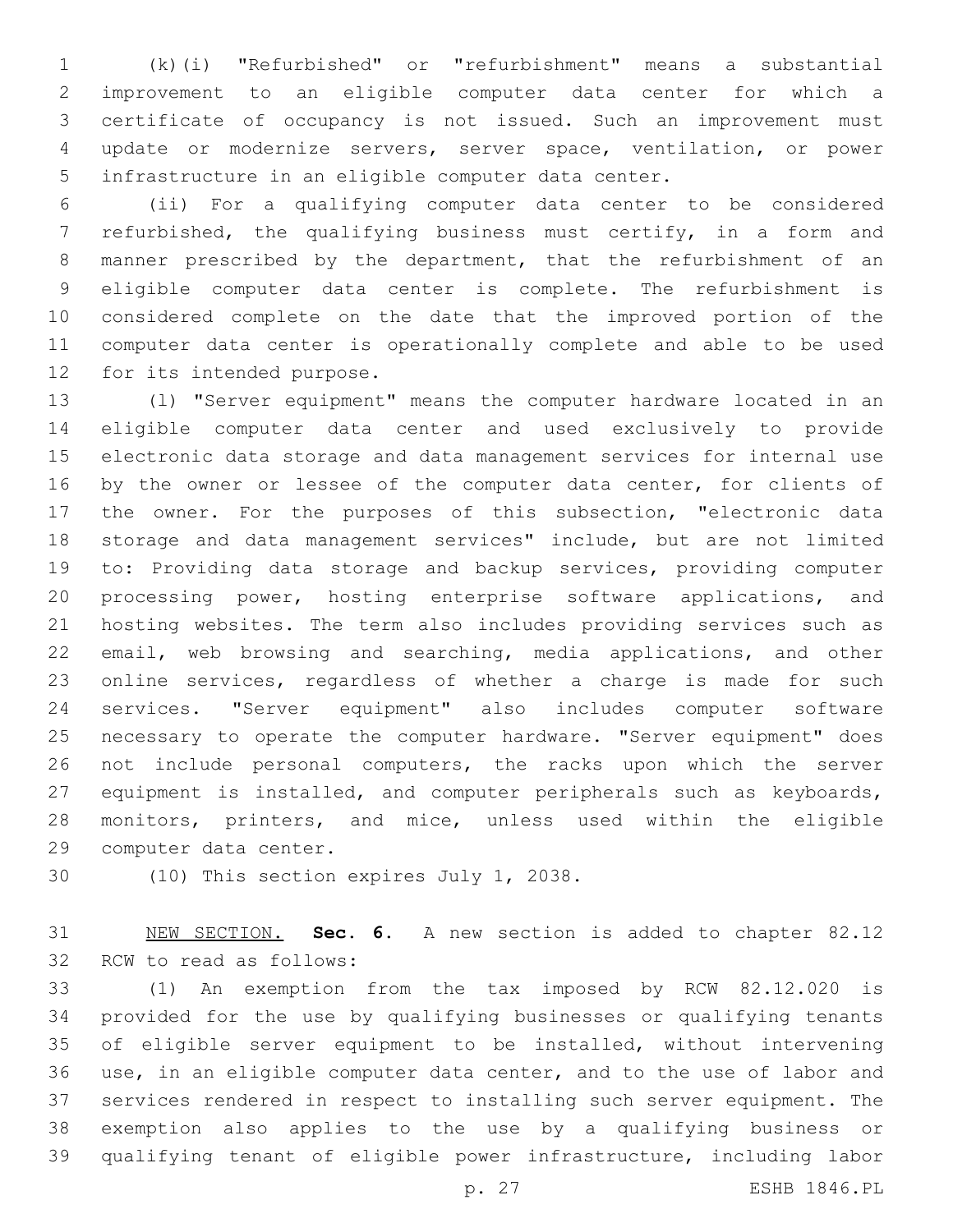and services rendered in respect to installing, repairing, altering, 2 or improving such infrastructure.

 (2) The exemption provided in this section does not apply to any person for whom the exemption under section 5 of this act does not 5 apply.

 (3) A qualifying business or a qualifying tenant claiming an exemption under this section must complete an annual tax performance report as required in RCW 82.32.534. The report must identify construction firm names and employment levels used for constructing, renovating, refurbishing, or remodeling the data centers.

 (4) The definitions and requirements in section 5 of this act 12 apply to this section.

 (5) The exemption provided in subsection (1) of this section does not apply to the use of eligible server equipment and eligible power infrastructure, and the labor and services provided in subsection (1) of this section, if first used by qualifying businesses or qualifying 17 tenants on or after July 1, 2038.

18 (6) This section expires July 1, 2043.

 NEW SECTION. **Sec. 7.** A new section is added to chapter 82.08 20 RCW to read as follows:

 From the effective date of this section, in order to obtain the exemption provided in RCW 82.08.986 or section 5 of this act, a qualifying business or qualifying tenant must certify to the department that, for new construction work to be performed on the site of the computer data center, the computer data center receiving an exemption under RCW 82.08.986 or section 5 of this act will be constructed by the prime contractor and its subcontractors in a way that includes community workforce agreements or project labor agreements and the payment of area standard prevailing wages and apprenticeship utilization requirements, provided the following 31 apply:

 (1) The owner and the prime contractor and all of its subcontractors regardless of tier have the absolute right to select any qualified and responsible bidder for the award of contracts on a specified project without reference to the existence or nonexistence of any agreements between such bidder and any party to such project 37 labor agreement, and only when such bidder is willing, ready, and able to become a party to, signs a letter of assent, and complies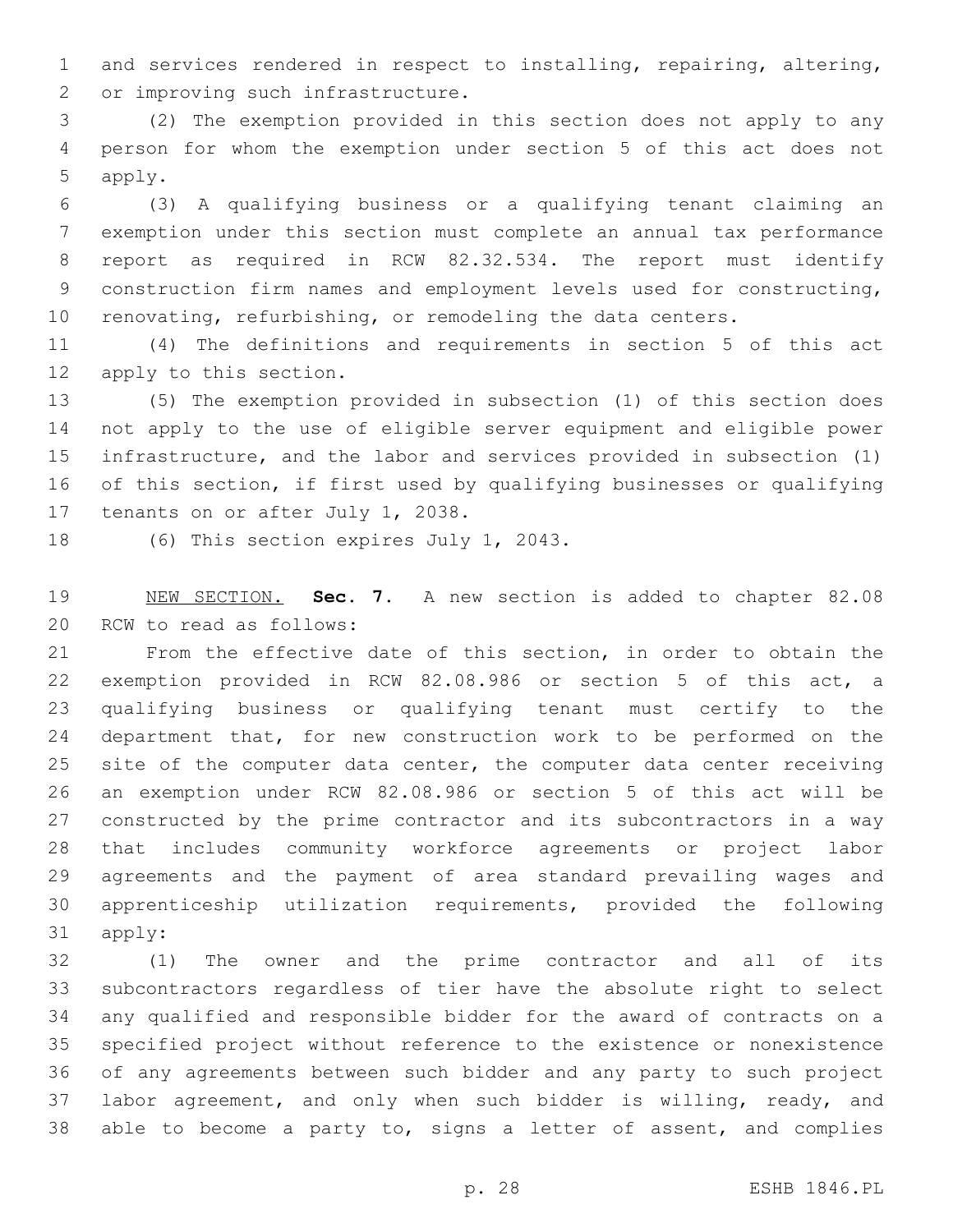with such agreement or agreements, should it be designated the 2 successful bidder; and

 (2) It is understood that this is a self-contained, stand-alone agreement, and that by virtue of having become bound to such agreement or agreements, neither the project contractor nor the subcontractors are obligated to sign any other local, area, or 7 national agreement.

 NEW SECTION. **Sec. 8.** (1) The department of commerce shall contract with the Pacific Northwest national laboratory to:

 (a) Evaluate Washington's current and future electric grid resilience and reliability based on current and projected electric energy production, the state's ability to produce energy in state, Washington's reliance on energy production outside of the state, and 14 its energy grid interdependence with other western states;

 (b) Identify key grid resilience and reliability challenges that could emerge under multiple future scenarios given adoption of new energy technologies, changes in residential and industrial energy demand, and changes in energy production and availability from both 19 in and out-of-state sources;

 (c) Study the impact to the future electric grid resulting from the growth of the information technology sector, including the impact of increased data center energy demand from the tax exemptions provided in RCW 82.08.986 or section 5 of this act;

 (d) Review and incorporate existing models, data, and study findings including, but not limited to, the "Washington 2021 state energy strategy and the 2021 northwest power plan," to ensure a duplication of efforts does not occur and to highlight modeling gaps 28 related to regional grid resilience planning;

 (e) Convene an advisory group to inform scenario development and review results, which may include representatives from the Washington State University Pacific Northwest national laboratory advanced grid institute, utilities and transportation commission, relevant legislative committees, energy producers, utilities, labor, environmental organizations, tribes, and communities at high risk of rolling blackouts and power supply inadequacy; and

 (f) Develop recommendations for enhancing electric grid reliability and resiliency for Washington that includes considerations of affordability, equity, and federal funding opportunities.39